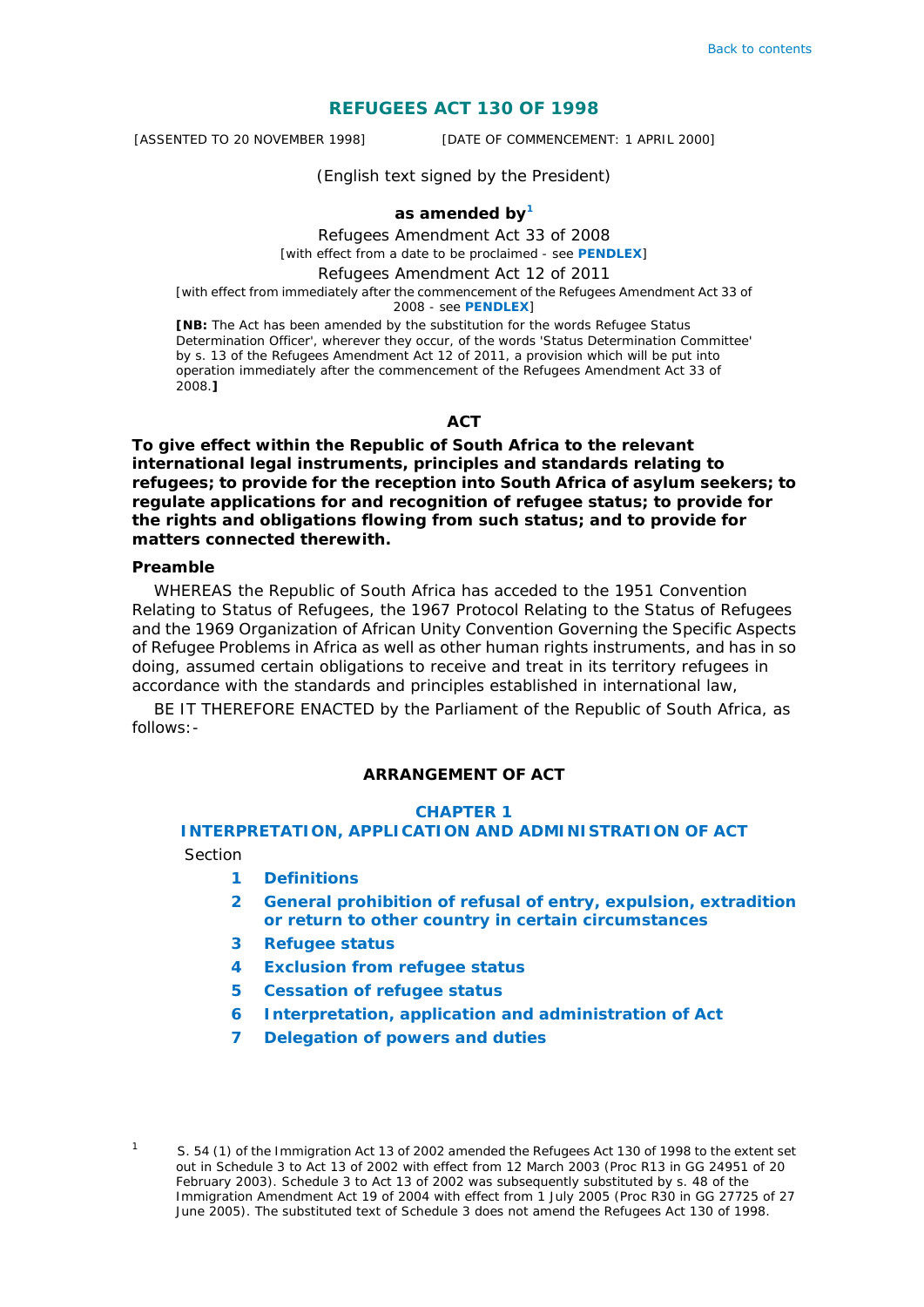## **CHAPTER 2**

### **[REFUGEE RECEPTION OFFICES, STANDING COMMITTEE FOR REFUGEE](#page-5-1)  AFFAIRS AND REFUGEE APPEAL BOARD**

- **[8 Refugee Reception Office](#page-5-1)**
- **[9 Standing Committee for Refugee Affairs](#page-5-2)**
- **10 [Composition of Standing Committee](#page-6-0)**
- **[11 Powers and duties of Standing Committee](#page-6-1)**
- **12 [Establishment of Refugee Appeal Board](#page-6-2)**
- **[13 Composition of Appeal Board](#page-6-3)**
- **[14 Powers and duties of Appeal Board](#page-7-0)**
- **15 [Meetings of Standing Committee and Appeal Board](#page-7-1)**
- **16 [Periods of office of members of Standing Committee and](#page-7-1)  Appeal Board**
- **17 [Removal from office of member of Standing Committee or](#page-7-2)  Appeal Board**
- **[18 Filling of vacancies in Standing Committee or Appeal Board](#page-7-2)**
- **19 [Remuneration of members of Standing Committee and](#page-8-0)  Appeal Board**
- **20 [Administrative staff of Standing Committee and Appeal Board](#page-8-0)**

### **CHAPTER 3 [APPLICATION FOR ASYLUM](#page-8-0)**

- **[21 Application for asylum](#page-8-1)**
- **22 [Asylum seeker permit](#page-9-0)**
- **23 [Detention of asylum seeker](#page-10-0)**
- **24 [Decision regarding application for asylum](#page-10-0)**

#### **CHAPTER 4 [REVIEWS AND APPEALS](#page-11-0)**

- **[25 Review by Standing Committee](#page-11-0)**
- **26 [Appeals to Appeal Board](#page-11-0)**

## **CHAPTER 5**

## **[RIGHTS AND OBLIGATIONS OF REFUGEES](#page-12-0)**

- **[27 Protection and general rights of refugees](#page-12-0)**
- **28 [Rights of refugees in respect of removal from Republic](#page-12-1)**
- **29 [Restriction of detention](#page-13-0)**
- **[30 Identity document to refugee](#page-13-1)**
- **[31 Travel document to refugee](#page-13-2)**
- **[32 Unaccompanied child and mentally disabled person](#page-13-2)**
- **33 [Dependants of refugee](#page-14-0)**
- **34 [Obligations of refugees](#page-14-1)**

## **CHAPTER 6**

## **[SUPPLEMENTARY AND GENERAL PROVISIONS](#page-14-2)**

- **35 [Reception and accommodation](#page-14-2) of asylum seekers in event of mass influx**
- **[36 Withdrawal of refugee status](#page-14-3)**
- **[37 Offences and penalties](#page-15-0)**
- **[38 Regulations](#page-15-1)**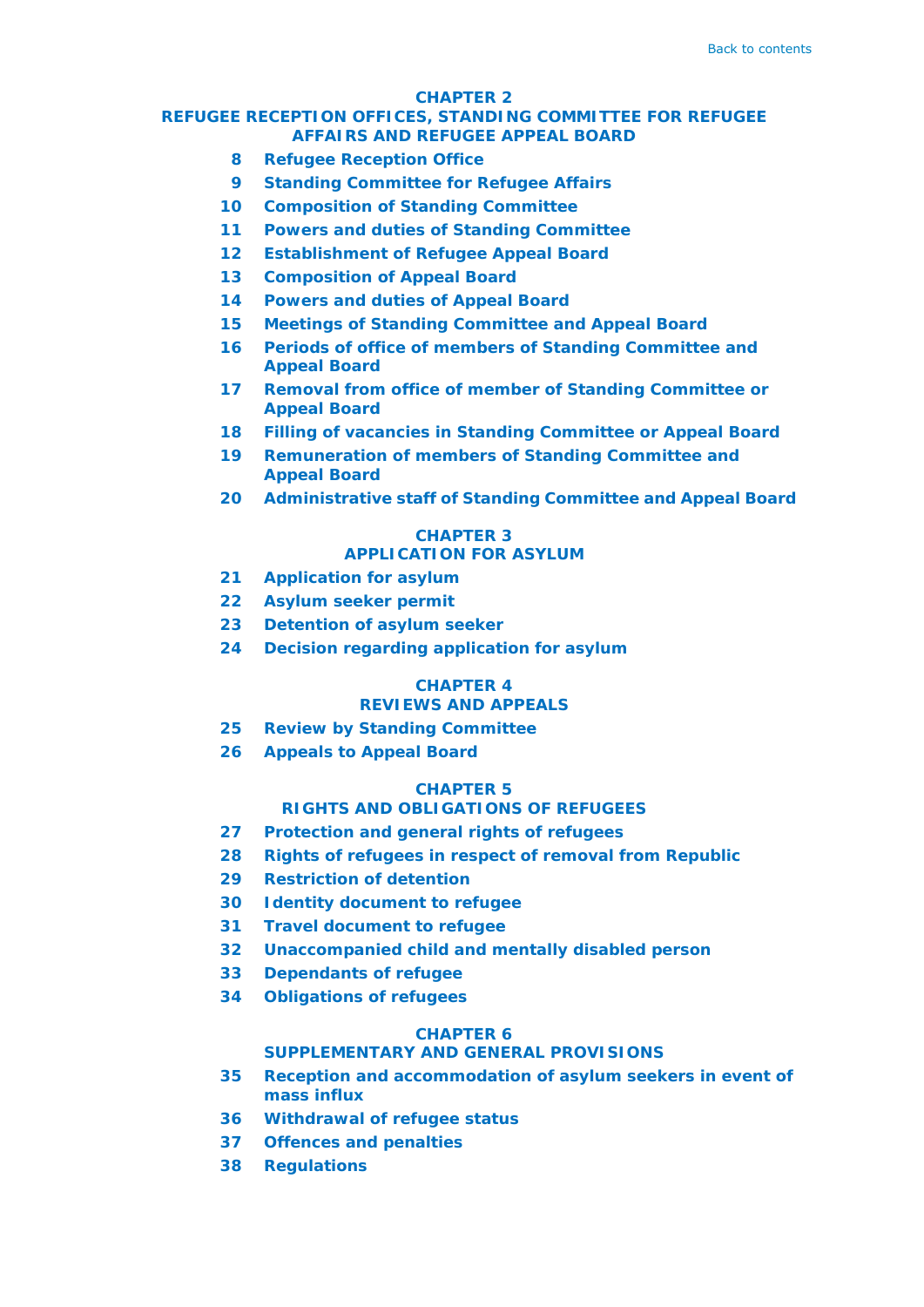- **39 [Training of staff](#page-16-1)**
- **[40 Transitional arrangements](#page-16-1)**
- **[41 Short title and commencement](#page-16-2)**

## **CHAPTER 1**

## <span id="page-2-0"></span>**INTERPRETATION, APPLICATION AND ADMINISTRATION OF ACT (ss 1-7)**

#### **1 Definitions**

**[NB:** Definitions of **'biometrics'**, **'dependant'**, **'manifestly unfounded application'** and **'unfounded application'** have been substituted, the definition of **'Refugee Status Determination Officer'** has been deleted and the definition of **'Status Determination Committee'** has been inserted by s. 1 of the Refugees Amendment Act 12 of 2011, a provision which will be put into operation immediately after the commencement of the Refugees Amendment Act 33 of 2008. See **[PENDLEX](#page-16-0)**.**]**

In this Act, unless the context shows that another meaning is intended-

**'abusive application for asylum'** means an application for asylum made-

- *(a)* with the purpose of defeating or evading criminal or civil proceedings or the consequences thereof; or
- *(b)* after the refusal of one or more prior applications without any substantial change having occurred in the applicant's personal circumstances or in the situation in his or her country of origin;

**'Aliens Control Act, 1991,'** means the Aliens Control Act, 1991 (Act 96 of 1991);

**'Appeal Board'** means the Refugee Appeal Board, established by section 12;

**'asylum'** means refugee status recognised in terms of this Act;

**'asylum seeker'** means a person who is seeking recognition as a refugee in the Republic;

**'asylum seeker permit'** means a permit contemplated in section 22;

**'child'** means any person under the age of 18 years;

**'Department'** means the Department of Home Affairs;

**'dependant'**, in relation to an asylum seeker or a refugee, includes the spouse, any unmarried dependent child or any destitute, aged or infirm member of the family of such asylum seeker or refugee;

**'Director-General'** means the Director-General of the Department;

**'fraudulent application for asylum'** means an application for asylum based without reasonable cause on facts, information, documents or representations which the applicant knows to be false and which facts, information, documents or representations are intended to materially affect the outcome of the application;

**'manifestly unfounded application'** means an application for asylum made on grounds other than those on which such an application may be made under this Act:

**'Minister'** means the Minister of Home Affairs;

**'prescribed'** means prescribed by regulation;

**'refugee'** means any person who has been granted asylum in terms of this Act;

**'Refugee Reception Office'** means a Refugee Reception Office established under section 8 (1);

**'Refugee Reception Officer'** means a Refugee Reception Officer referred to in section 8 (2);

**'Refugee Status Determination Officer'** means a Refugee Status Determination Officer referred to in section 8 (2);

**'regulation'** means any regulation made under this Act;

**'rules'** means the rules made by the Appeal Board under section 14 (2);

**'social group'** includes, among others, a group of persons of particular gender, sexual orientation, disability, class or caste;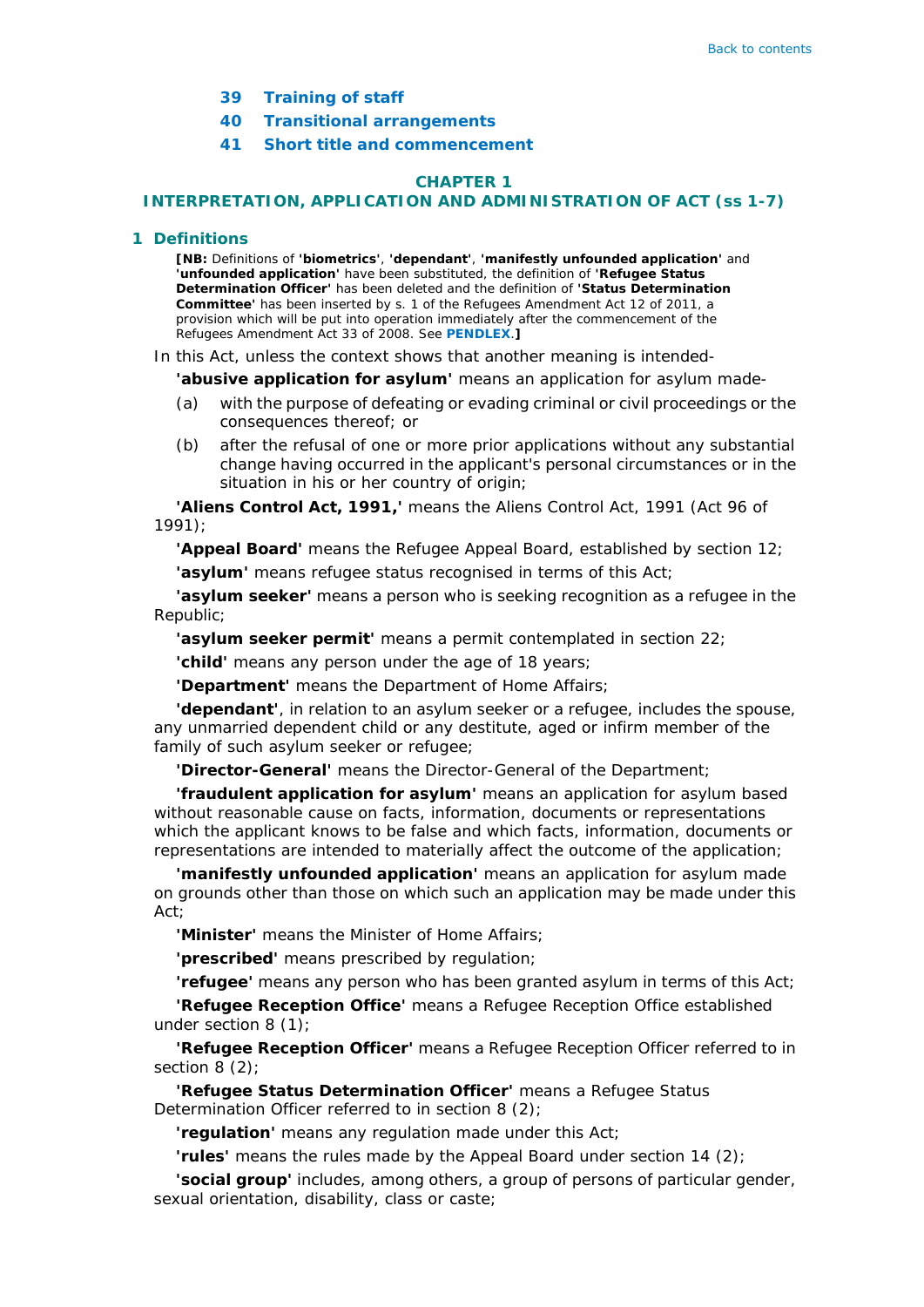<span id="page-3-0"></span>**'Standing Committee'** means the Standing Committee for Refugee Affairs, established by section 9;

**'this Act'** includes the regulations;

**'UNHCR'** means the United Nations High Commissioner for Refugees.

**[NB:** S. 1 has been substituted and a s. 1A has been inserted by ss. 1 and 2, respectively, of the Refugees Amendment Act 33 of 2008, provisions which will be put into operation by proclamation. See **[PENDLEX](#page-16-0)**.**]**

## **2 General prohibition of refusal of entry, expulsion, extradition or return to other country in certain circumstances**

<span id="page-3-1"></span>Notwithstanding any provision of this Act or any other law to the contrary, no person may be refused entry into the Republic, expelled, extradited or returned to any other country or be subject to any similar measure, if as a result of such refusal, expulsion, extradition, return or other measure, such person is compelled to return to or remain in a country where-

- *(a)* he or she may be subjected to persecution on account of his or her race, religion, nationality, political opinion or membership of a particular social group; or
- *(b)* his or her life, physical safety or freedom would be threatened on account of external aggression, occupation, foreign domination or other events seriously disturbing or disrupting public order in either part or the whole of that country.

**[NB:** Para. *(b)* has been substituted by s. 3 of the Refugees Amendment Act 33 of 2008, a provision which will be put into operation by proclamation. See **[PENDLEX](#page-16-0)**.**]**

#### **3 Refugee status**

<span id="page-3-2"></span>Subject to Chapter 3, a person qualifies for refugee status for the purposes of this Act if that person-

*(a)* owing to a well-founded fear of being persecuted by reason of his or her race, tribe, religion, nationality, political opinion or membership of a particular social group, is outside the country of his or her nationality and is unable or unwilling to avail himself or herself of the protection of that country, or, not having a nationality and being outside the country of his or her former habitual residence is unable or, owing to such fear, unwilling to return to it; or

**[NB:** Para. *(a)* has been substituted by s. 4 of the Refugees Amendment Act 33 of 2008, a provision which will be put into operation by proclamation. See **[PENDLEX](#page-16-0)**.**]**

*(b)* owing to external aggression, occupation, foreign domination or events seriously disturbing or disrupting public order in either a part or the whole of his or her country of origin or nationality, is compelled to leave his or her place of habitual residence in order to seek refuge elsewhere; or

**[NB:** Para. *(b)* has been substituted by s. 4 of the Refugees Amendment Act 33 of 2008, a provision which will be put into operation by proclamation. See **[PENDLEX](#page-16-0)**.**]**

*(c)* is a dependant of a person contemplated in paragraph *(a)* or *(b)*. **[NB:** Para. *(c)* has been substituted by s. 4 of the Refugees Amendment Act 33 of 2008, a provision which will be put into operation by proclamation. See **[PENDLEX](#page-16-0)**.**]**

#### **4 Exclusion from refugee status**

(1) A person does not qualify for refugee status for the purposes of this Act if there is reason to believe that he or she-

*(a)* has committed a crime against peace, a war crime or a crime against humanity, as defined in any international legal instrument dealing with any such crimes; or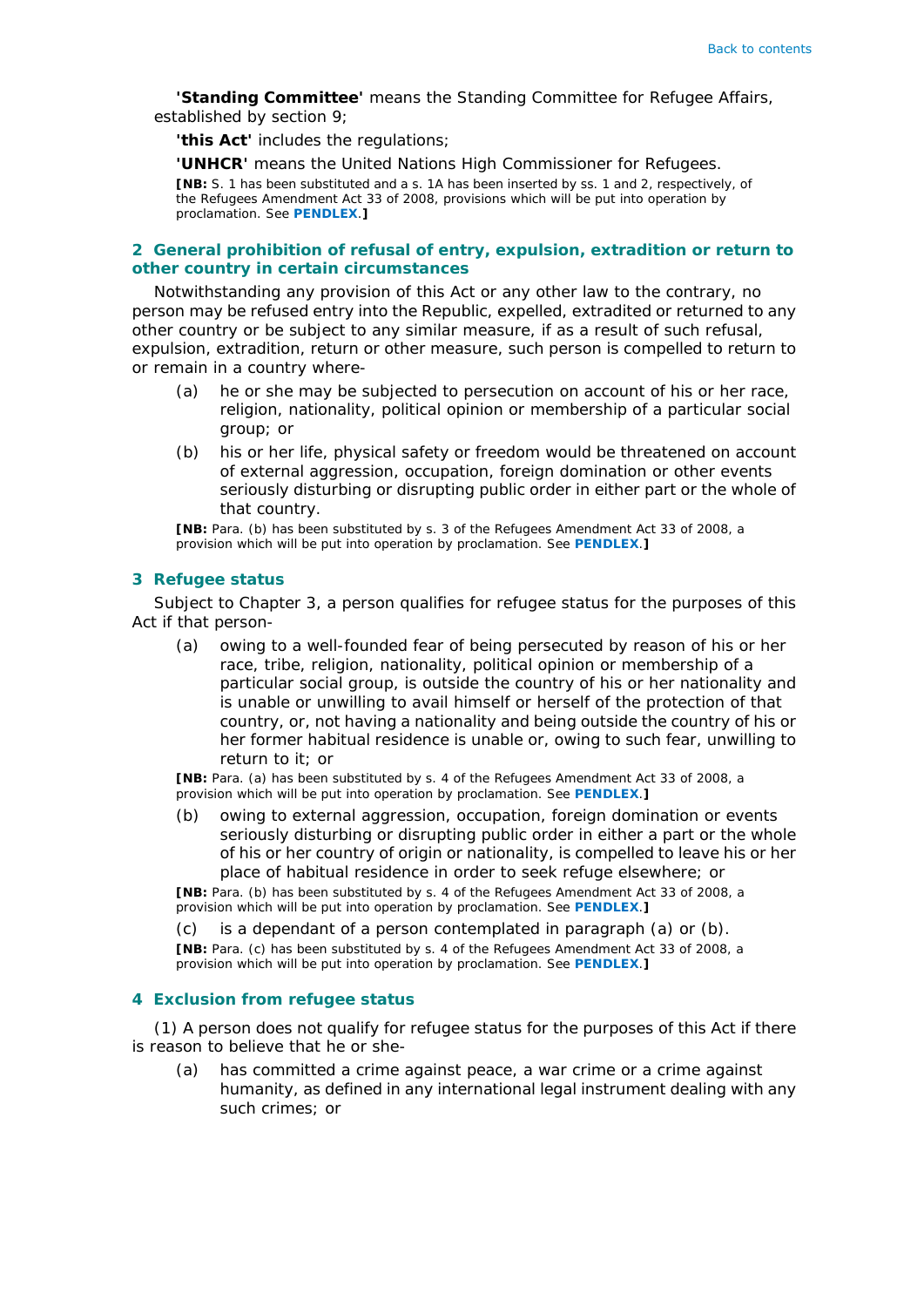*(b)* has committed a crime which is not of a political nature and which, if committed in the Republic, would be punishable by imprisonment; or

**[NB:** Para. *(b)* has been substituted by s. 5 *(b)* of the Refugees Amendment Act 33 of 2008, a provision which will be put into operation by proclamation. See **[PENDLEX](#page-16-0)**. Para. *(b)* has subsequently been substituted by s. 2 *(b)* of the Refugees Amendment Act 12 of 2011, a provision which will be put into operation immediately after the commencement of the Refugees Amendment Act 33 of 2008. See **[PENDLEX](#page-16-0)**.**]**

- *(c)* has been guilty of acts contrary to the objects and principles of the United Nations Organisation or the Organisation of African Unity; or
- *(d)* enjoys the protection of any other country in which he or she has taken residence.

**[NB:** Sub-s. (1) has been amended and para. *(d)* has been substituted by s. 5 *(a)* and *(c)*, respectively, of the Refugees Amendment Act 33 of 2008, provisions which will be put into operation by proclamation. See **[PENDLEX](#page-16-0)**. Sub-s. (1) has subsequently been amended by s. 2 *(a)* of the Refugees Amendment Act 12 of 2011, a provision which will be put into operation immediately after the commencement of the Refugees Amendment Act 33 of 2008. See **[PENDLEX](#page-16-0)**.**]**

<span id="page-4-0"></span>(2) For the purposes of subsection (1) *(c)*, no exercise of a human right recognised under international law may be regarded as being contrary to the objects and principles of the United Nations Organisation or the Organisation of African Unity.

#### **5 Cessation of refugee status**

- (1) A person ceases to qualify for refugee status for the purposes of this Act if-
	- *(a)* he or she voluntarily reavails himself or herself of the protection of the country of his or her nationality; or
	- *(b)* having lost his or her nationality, he or she by some voluntary and formal act reacquires it; or
	- *(c)* he or she becomes a citizen of the Republic or acquires the nationality of some other country and enjoys the protection of the country of his or her new nationality; or

**[NB:** Para. *(c)* has been substituted by s. 6 of the Refugees Amendment Act 33 of 2008, a provision which will be put into operation by proclamation. See **[PENDLEX](#page-16-0)**.**]**

- *(d)* he or she voluntarily re-establishes himself or herself in the country which he or she left; or
- *(e)* he or she can no longer continue to refuse to avail himself or herself of the protection of the country of his or her nationality because the circumstances in connection with which he or she has been recognised as a refugee have ceased to exist and no other circumstances have arisen which justify his or her continued recognition as a refugee.

<span id="page-4-1"></span>(2) Subsection (1) *(e)* does not apply to a refugee who is able to invoke compelling reasons arising out of previous persecution for refusing to avail himself or herself of the protection of the country of nationality.

(3) The refugee status of a person who ceases to qualify for it in terms of subsection (1) may be withdrawn in terms of section 36.

#### **6 Interpretation, application and administration of Act**

(1) This Act must be interpreted and applied with due regard to-

- *(a)* the Convention Relating to the Status of Refugees (UN, 1951);
- *(b)* the Protocol Relating to the Status of Refugees (UN, 1967);
- *(c)* the OAU Convention Governing the Specific Aspects of Refugee Problems in Africa (OAU, 1969);
- *(d)* the Universal Declaration of Human Rights (UN, 1948); and
- *(e)* any other relevant convention or international agreement to which the Republic is or becomes a party.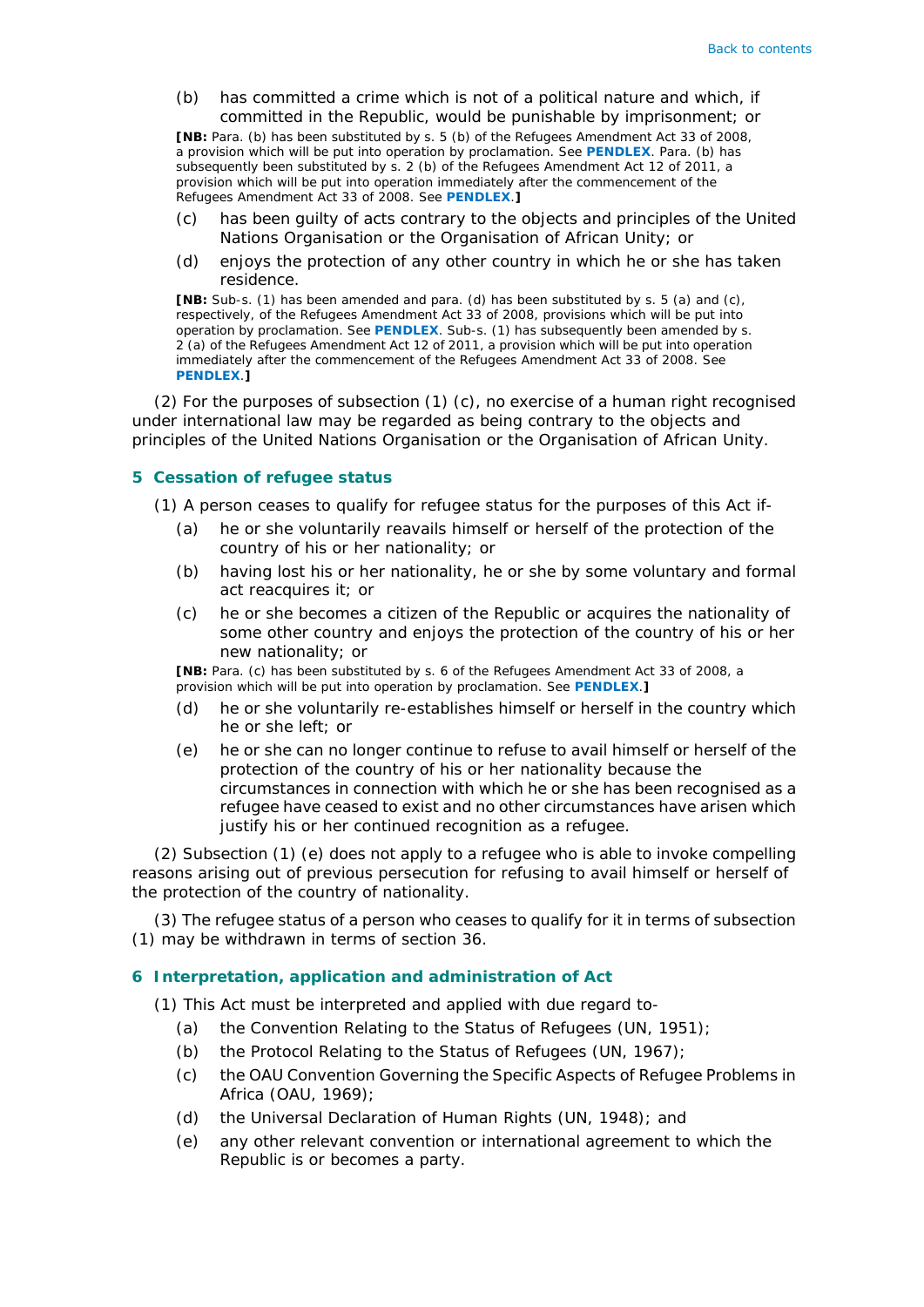<span id="page-5-0"></span>(2) The Minister is responsible for the administration of this Act. **[NB:** S. 6 has been repealed by s. 7 of the Refugees Amendment Act 33 of 2008, a provision which will be put into operation by proclamation.**]**

#### **7 Delegation of powers and duties**

<span id="page-5-1"></span>(1) The Minister may delegate any power granted to, or duty imposed upon, him or her in terms of this Act, except the duty referred to in section 6 (2), to an officer in the Department.

(2) A power or duty so delegated must be exercised or performed in accordance with the directions of the Minister, who may at any time withdraw such delegation.

(3) A delegation under subsection (1) does not prevent the Minister from exercising the power or performing the duty in question himself or herself.

**[NB:** S. 7 has been substituted by s. 8 of the Refugees Amendment Act 33 of 2008, a provision which will be put into operation by proclamation. See **[PENDLEX](#page-16-0)**.**]**

#### **CHAPTER 2**

## **REFUGEE RECEPTION OFFICES, STANDING COMMITTEE FOR REFUGEE AFFAIRS AND REFUGEE APPEAL BOARD (ss 8-20)**

**[NB:** The heading has been substituted by s. 9 of the Refugees Amendment Act 33 of 2008, a provision which will be put into operation by proclamation. See **[PENDLEX](#page-16-0)**.**]**

#### **8 Refugee Reception Office**

(1) The Director-General may establish as many Refugee Reception Offices in the Republic as he or she, after consultation with the Standing Committee, regards as necessary for the purposes of this Act.

(2) Each Refugee Reception Office must consist of at least one Refugee Reception Officer and one Refugee Status Determination Officer who must-

- *(a)* be officers of the Department, designated by the Director-General for a term of office determined by the Director-General; and
- *(b)* have such qualifications, experience and knowledge of refugee matters as makes them capable of performing their functions.

**[NB:** Sub-s. (2) has been substituted by s. 3 *(a)* of the Refugees Amendment Act 12 of 2011, a provision which will be put into operation immediately after the commencement of the Refugees Amendment Act 33 of 2008. See **[PENDLEX](#page-26-0)**.**]**

<span id="page-5-2"></span>(3) The Director-General must, with the approval of the Standing Committee, ensure that each officer appointed under this section receives the additional training necessary to enable such officer to perform his or her functions properly.

**[NB:** Sub-s. (3) has been deleted by s. 3 *(b)* of the Refugees Amendment Act 12 of 2011, a provision which will be put into operation immediately after the commencement of the Refugees Amendment Act 33 of 2008. S. 8 has been substituted and ss. 8A to 8J have been inserted by ss. 10 and 11, respectively, of the Refugees Amendment Act 33 of 2008, provisions which will be put into operation by proclamation. See **[PENDLEX](#page-16-0)**. Ss. 8C (2) and 8E *(f)* have been substituted by ss. 4 and 5, respectively, of the Refugees Amendment Act 12 of 2011, provisions which will be put into operation immediately after the commencement of the Refugees Amendment Act 33 of 2008. See **[PENDLEX](#page-16-0)**.**]**

#### **9 Standing Committee for Refugee Affairs**

(1) There is hereby established a Standing Committee for Refugee Affairs.

(2) The Standing Committee must function without any bias and must be independent.

(3) The headquarters of the Standing Committee must be determined by the Minister.

**[NB:** S. 9 has been repealed by s. 12 of the Refugees Amendment Act 33 of 2008, a provision which will be put into operation by proclamation.**]**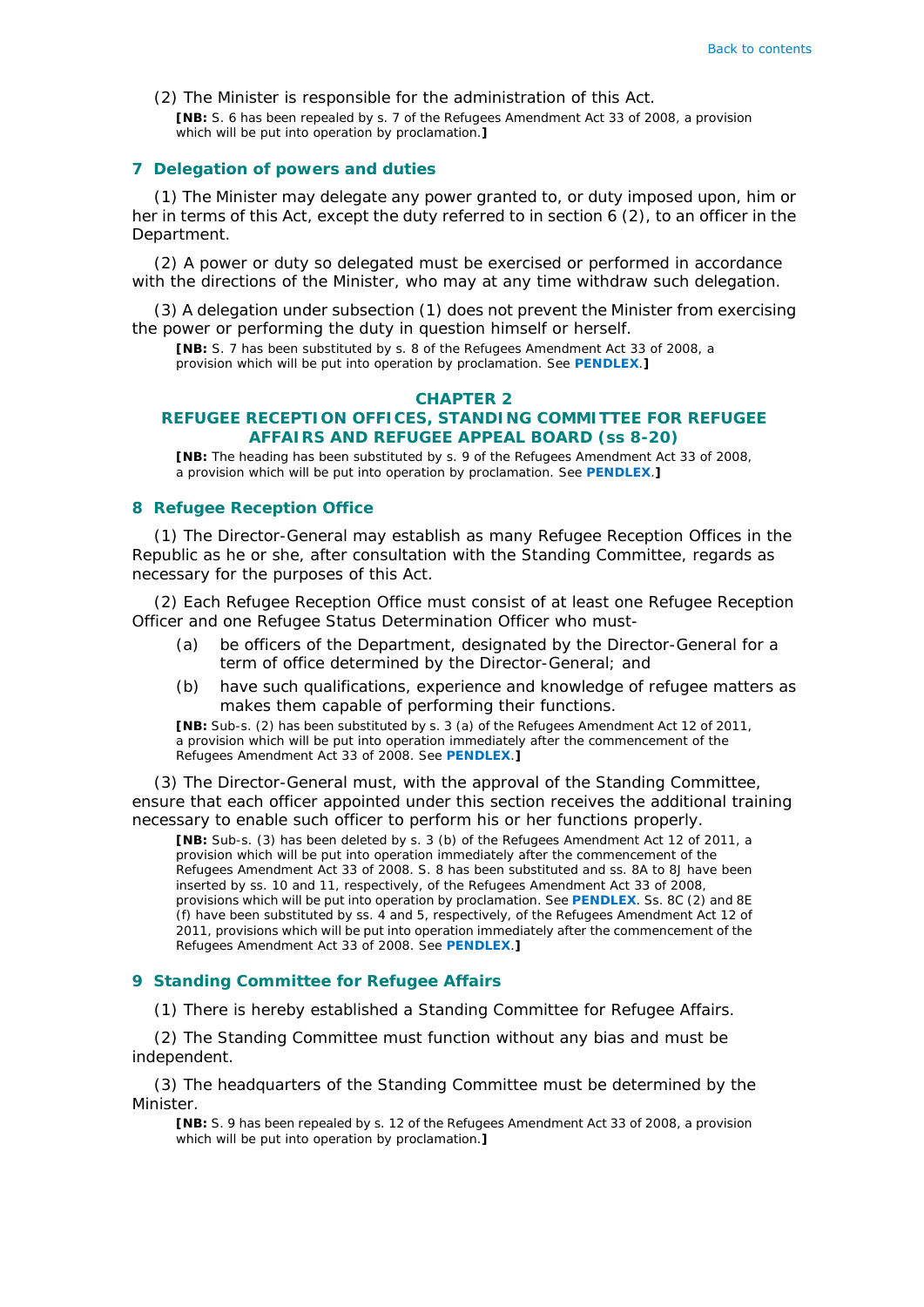## <span id="page-6-0"></span>**10 Composition of Standing Committee**

(1) The Standing Committee must consist of-

- *(a)* a chairperson; and
- *(b)* such number of other members as the Minister may determine, having regard to the likely volume of work to be performed by the Committee.

(2) The chairperson and other members of the Standing Committee must be appointed by the Minister with due regard to their experience, qualifications and expertise, as well as their ability to perform the functions of their office properly.

<span id="page-6-1"></span>(3) A person may not be appointed as a member of the Standing Committee if he or she-

- *(a)* is not a South African citizen;
- *(b)* has been sentenced to imprisonment without the option of a fine during the preceding four years.

(4) At least one of the members of the Standing Committee must be legally qualified.

**[NB:** S. 10 has been repealed by s. 12 of the Refugees Amendment Act 33 of 2008, a provision which will be put into operation by proclamation.**]**

### <span id="page-6-2"></span>**11 Powers and duties of Standing Committee**

The Standing Committee-

- *(a)* may formulate and implement procedures for the granting of asylum;
- *(b)* may regulate and supervise the work of the Refugee Reception Offices;
- *(c)* may liaise with representatives of the UNHCR or any nongovernmental organisation;
- *(d)* must advise the Minister or Director-General on any matter referred to it by the Minister or Director-General;
- *(e)* must review decisions by Refugee Status Determination Officers in respect of manifestly unfounded applications;
- *(f)* must decide any matter of law referred to it by a Refugee Status Determination Officer;
- *(g)* must monitor the decisions of the Refugee Status Determination Officers; and
- *(h)* must determine the conditions relating to study or work in the Republic under which an asylum seeker permit may be issued.

**[NB:** S. 11 has been repealed by s. 12 of the Refugees Amendment Act 33 of 2008, a provision which will be put into operation by proclamation.**]**

#### <span id="page-6-3"></span>**12 Establishment of Refugee Appeal Board**

- (1) There is hereby established a Refugee Appeal Board.
- (2) The headquarters of the Appeal Board must be determined by the Minister.
- (3) The Appeal Board must function without any bias and must be independent. **[NB:** S. 12 has been repealed by s. 12 of the Refugees Amendment Act 33 of 2008, a provision which will be put into operation by proclamation.**]**

#### **13 Composition of Appeal Board**

(1) Minister with due regard to a person's suitability to serve as a member by virtue of his or her experience, qualifications and expertise and his or her capability to perform the functions of the Appeal Board properly.

- (2) At least one of the members of the Appeal Board must be legally qualified.
- (3) A person may not be appointed as a member of the Appeal Board if he or she-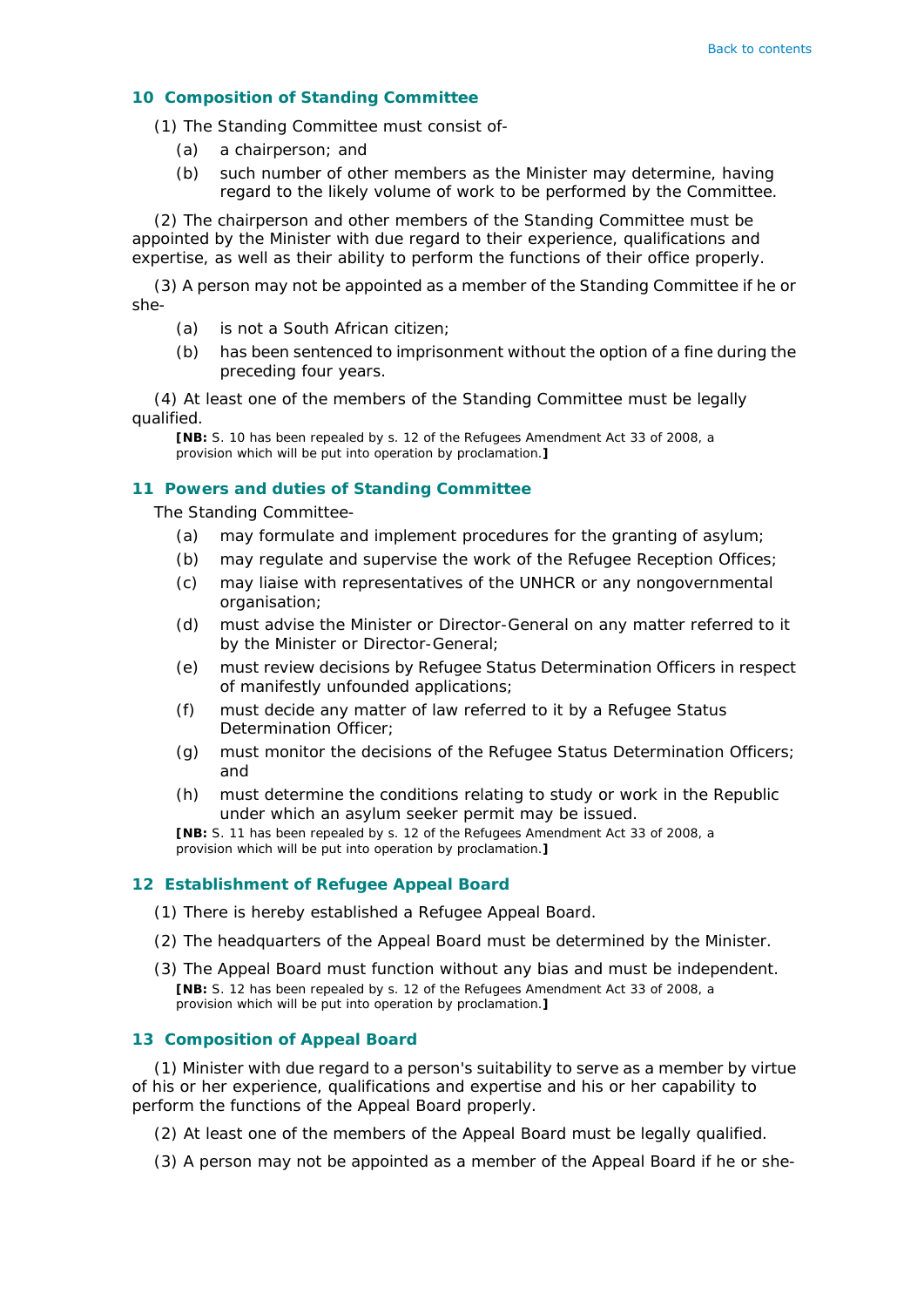- <span id="page-7-0"></span>*(a)* is not a South African citizen;
- *(b)* has been sentenced to imprisonment without the option of a fine during the preceding four years.

**[NB:** S. 13 has been repealed by s. 12 of the Refugees Amendment Act 33 of 2008, a provision which will be put into operation by proclamation.**]**

#### <span id="page-7-1"></span>**14 Powers and duties of Appeal Board**

(1) The Appeal Board must-

- *(a)* hear and determine any question of law referred to it in terms of this Act;
- *(b)* hear and determine any appeal lodged in terms of this Act;
- *(c)* advise the Minister or Standing Committee regarding any matter which the Minister or Standing Committee refers to the Appeal Board.
- (2) The Appeal Board may determine its own practice and make its own rules.
- (3) Rules made under subsection (2) must be published in the *Gazette*. **[NB:** S. 14 has been repealed by s. 12 of the Refugees Amendment Act 33 of 2008, a provision which will be put into operation by proclamation.**]**

#### **15 Meetings of Standing Committee and Appeal Board**

In the case of both the Standing Committee and the Appeal Board-

- *(a)* meetings must be convened by the chairperson;
- *(b)* the majority of members constitutes a quorum;
- *(c)* decisions must be taken by a majority of votes, and in the case of an equality of votes, the chairperson has a casting vote.

**[NB:** S. 15 has been repealed by s. 12 of the Refugees Amendment Act 33 of 2008, a provision which will be put into operation by proclamation.**]**

## <span id="page-7-2"></span>**16 Periods of office of members of Standing Committee and Appeal Board**

In the case of both the Standing Committee and the Appeal Board-

- *(a)* a member is appointed for five years;
- *(b)* any member is eligible for reappointment upon expiry of his or her term of office;
- *(c)* any member may resign by tendering a written notice of resignation to the Minister.

**[NB:** S. 16 has been repealed by s. 12 of the Refugees Amendment Act 33 of 2008, a provision which will be put into operation by proclamation.**]**

## **17 Removal from office of member of Standing Committee or Appeal Board**

(1) Any member of the Standing Committee or Appeal Board may be removed from office by the Minister on account of misconduct or inability to perform the functions of his or her office properly.

(2) The Minister may only act in terms of subsection (1) if the member concerned and the relevant chairperson have been given an opportunity to make representations or comments on the matter and the Minister has taken any such representations and comments into consideration.

**[NB:** S. 17 has been repealed by s. 12 of the Refugees Amendment Act 33 of 2008, a provision which will be put into operation by proclamation.**]**

#### **18 Filling of vacancies in Standing Committee or Appeal Board**

The Minister may appoint a suitable person in a vacancy arising from the death, resignation or removal from office of a member of the Standing Committee or Appeal Board, for the remainder of the term of office of the member in respect of whom the vacancy has occurred.

**[NB:** S. 18 has been repealed by s. 12 of the Refugees Amendment Act 33 of 2008, a provision which will be put into operation by proclamation.**]**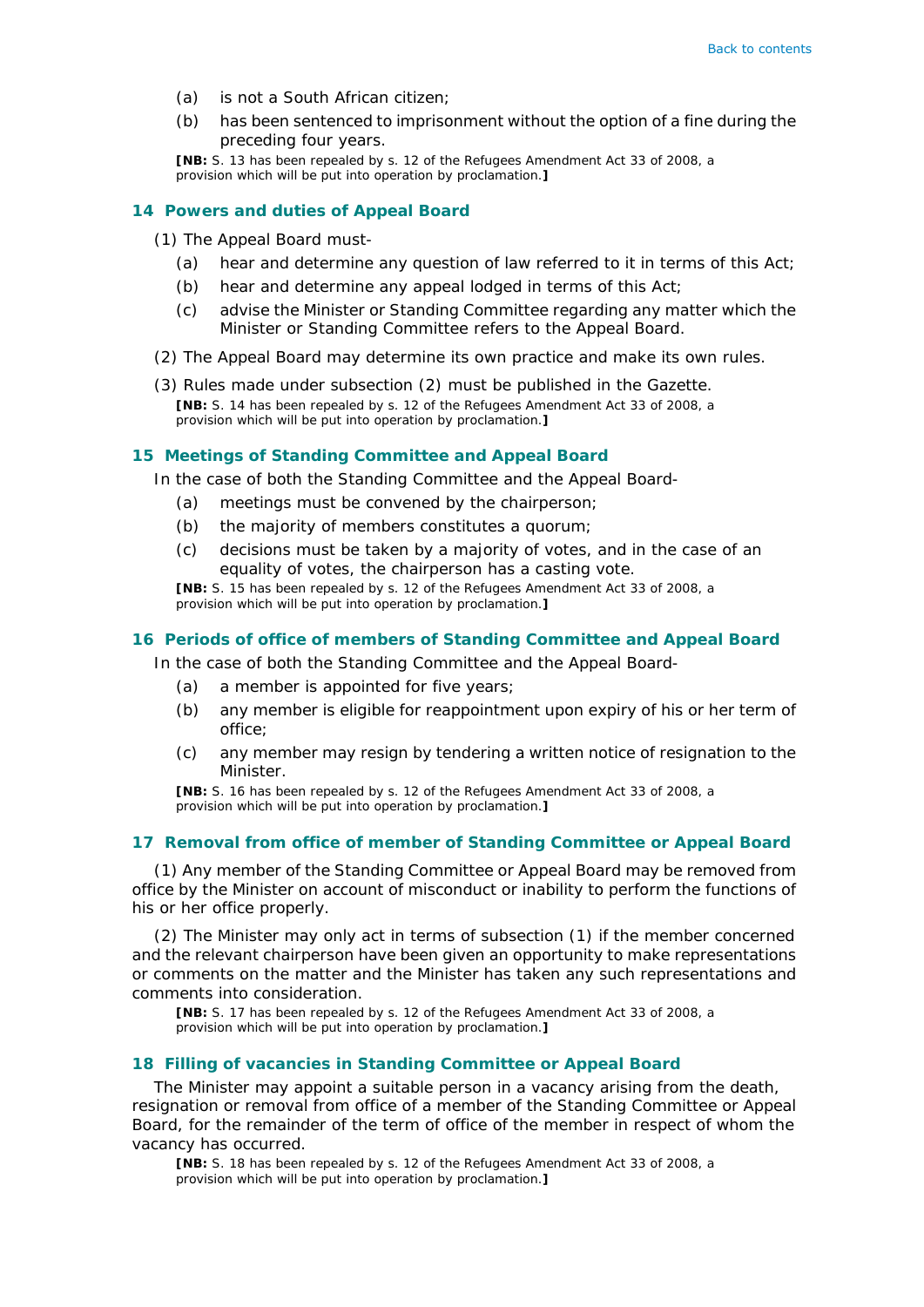### <span id="page-8-0"></span>**19 Remuneration of members of Standing Committee and Appeal Board**

The members of the Standing Committee and the Appeal Board must receive such remuneration, allowances and other benefits as may be determined by the Minister with the approval of the Minister of Finance.

**[NB:** S. 19 has been repealed by s. 12 of the Refugees Amendment Act 33 of 2008, a provision which will be put into operation by proclamation.**]**

## <span id="page-8-1"></span>**20 Administrative staff of Standing Committee and Appeal Board**

The administrative work connected with the performance of the functions of the Standing Committee and the Appeal Board, must be performed by officers of the Department, designated by the Director-General for that purpose.

**[NB:** S. 20 has been repealed by s. 12 of the Refugees Amendment Act 33 of 2008, a provision which will be put into operation by proclamation.**]**

## **CHAPTER 3 APPLICATION FOR ASYLUM (ss 21-24)**

#### **21 Application for asylum**

(1) An application for asylum must be made in person in accordance with the prescribed procedures to a Refugee Reception Officer at any Refugee Reception Office.

**[NB:** Sub-s. (1) has been substituted by s. 13 of the Refugees Amendment Act 33 of 2008, a provision which will be put into operation by proclamation. See **[PENDLEX](#page-16-0)**.**]**

- (2) The Refugee Reception Officer concerned-
	- *(a)* must accept the application form from the applicant;
	- *(b)* must see to it that the application form is properly completed, and, where necessary, must assist the applicant in this regard;
	- *(c)* may conduct such enquiry as he or she deems necessary in order to verify the information furnished in the application; and
	- *(d)* must submit any application received by him or her, together with any information relating to the applicant which he or she may have obtained, to a Refugee Status Determination Officer, to deal with it in terms of section 24.

**[NB:** Sub-s. (2) has been substituted by s. 13 of the Refugees Amendment Act 33 of 2008, a provision which will be put into operation by proclamation. See **[PENDLEX](#page-16-0)**.**]**

(3) When making an application for asylum, every applicant must have his or her fingerprints or other prints taken in the prescribed manner and every applicant who is 16 years old or older must furnish two recent photographs of himself or herself of such dimensions as may be prescribed.

**[NB:** Sub-s. (3) has been substituted by s. 13 of the Refugees Amendment Act 33 of 2008, a provision which will be put into operation by proclamation. See **[PENDLEX](#page-16-0)**.**]**

(4) Notwithstanding any law to the contrary, no proceedings may be instituted or continued against any person in respect of his or her unlawful entry into or presence within the Republic if-

- *(a)* such person has applied for asylum in terms of subsection (1), until a decision has been made on the application and, where applicable, such person has had an opportunity to exhaust his or her rights of review or appeal in terms of Chapter 4; or
- *(b)* such person has been granted asylum.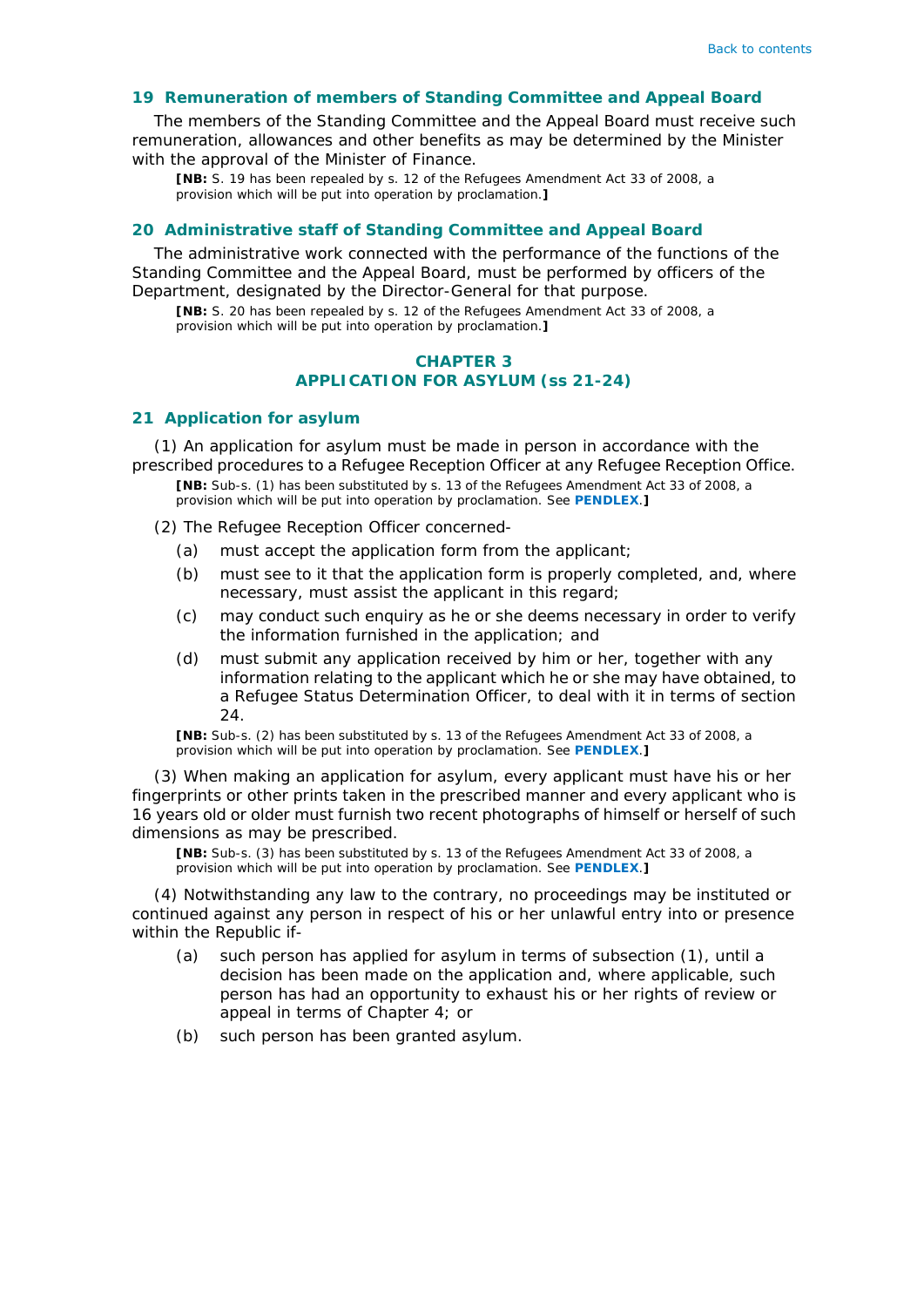<span id="page-9-0"></span>(5)**[2](#page-9-1)** The confidentiality of asylum applications and the information contained therein must be ensured at all times.

**[NB:** Ss. 21A and 21B have been inserted by s. 14 of the Refugees Amendment Act 33 of 2008, a provision which will be put into operation by proclamation. See **[PENDLEX](#page-16-0)**. S. 21B (2) has been substituted by s. 6 of the Refugees Amendment Act 12 of 2011, a provision which will be put into operation immediately after the commencement of the Refugees Amendment Act 33 of 2008. See **[PENDLEX](#page-16-0)**.**]**

#### **22 Asylum seeker permit**

(1) The Refugee Reception Officer must, pending the outcome of an application in terms of section 21 (1), issue to the applicant an asylum seeker permit in the prescribed form allowing the applicant to sojourn in the Republic temporarily, subject to any conditions, determined by the Standing Committee, which are not in conflict with the Constitution or international law and are endorsed by the Refugee Reception Officer on the permit.

**[NB:** Sub-s. (1) has been substituted by s. 15 *(a)* of the Refugees Amendment Act 33 of 2008, a provision which will be put into operation by proclamation. See **[PENDLEX](#page-16-0)**.**]**

<span id="page-9-2"></span>(2) Upon the issue of a permit in terms of subsection (1), any permit issued to the applicant in terms of the Aliens Control Act, 1991, becomes null and void, and must forthwith be returned to the Director-General for cancellation.

**[NB:** Sub-s. (2) has been substituted by s. 15 *(a)* of the Refugees Amendment Act 33 of 2008, a provision which will be put into operation by proclamation. See **[PENDLEX](#page-16-0)**.**]**

(3) A Refugee Reception Officer may from time to time extend the period for which a permit has been issued in terms of subsection (1), or amend the conditions subject to which a permit has been so issued.

**[NB:** Sub-s. (3) has been substituted by s. 15 *(a)* of the Refugees Amendment Act 33 of 2008, a provision which will be put into operation by proclamation. See **[PENDLEX](#page-16-0)**.**]**

(4) The permit referred to in subsection (1) must contain a recent photograph and the fingerprints or other prints of the holder thereof as prescribed.

**[NB:** Sub-s. (4) has been substituted by s. 15 *(a)* of the Refugees Amendment Act 33 of 2008, a provision which will be put into operation by proclamation. See **[PENDLEX](#page-16-0)**.**]**

(5) A permit issued to any person in terms of subsection (1) lapses if the holder departs from the Republic without the consent of the Minister.

**[NB:** Sub-s. (5) has been deleted by s. 15 *(b)* of the Refugees Amendment Act 33 of 2008, a provision which will be put into operation by proclamation.**]**

<span id="page-9-1"></span>**<sup>2</sup>** In *Mail & Guardian Media Ltd and Others v Chipu NO and Others* 2013 (6) SA 367 (CC) the Constitutional Court declared s. 21 (5) to be inconsistent with s. 16 (1) *(a)* and *(b)* of the Constitution 'to the extent that it precludes members of the public or the media from attending proceedings of the Refugee Appeal Board in all cases and fails to confer a discretion upon the Refugee Appeal Board to allow the public and media access to its proceedings in an appropriate case.' This declaration of invalidity is to be suspended for a period of two years to enable Parliament to correct the constitutional defect in s. 21 (5). Pending the correction of the defect, or the expiry of the two-year period, whichever occurs first, s 21 (5) is to be read as follows:

 'The confidentiality of asylum applications and the information contained therein must be ensured at all times, except that the Refugee Appeal Board may, on application and on conditions it deems fit, allow any person or the media to attend or report on its hearing if-

- *(a)* the asylum seeker gives consent; or
- *(b)* the Refugee Appeal Board concludes that it is in the public interest to allow any person or the media to attend or report on its hearing, after taking into account all relevant factors including-
	- (i) the interests of the asylum seeker in retaining confidentiality;
	- (ii) the need to protect the integrity of the asylum process;
	- (iii) the need to protect the identity and dignity of the asylum seeker;
	- (iv) whether the information is already in the public domain;
	- (v) the likely impact of the disclosure on the fairness of the proceedings and the rights of the asylum seeker; and
	- (vi) whether allowing any person or the media access to its proceedings or allowing the media to report thereon would pose a credible risk to the life or safety of the asylum seeker or of his or her family, friends or associates.'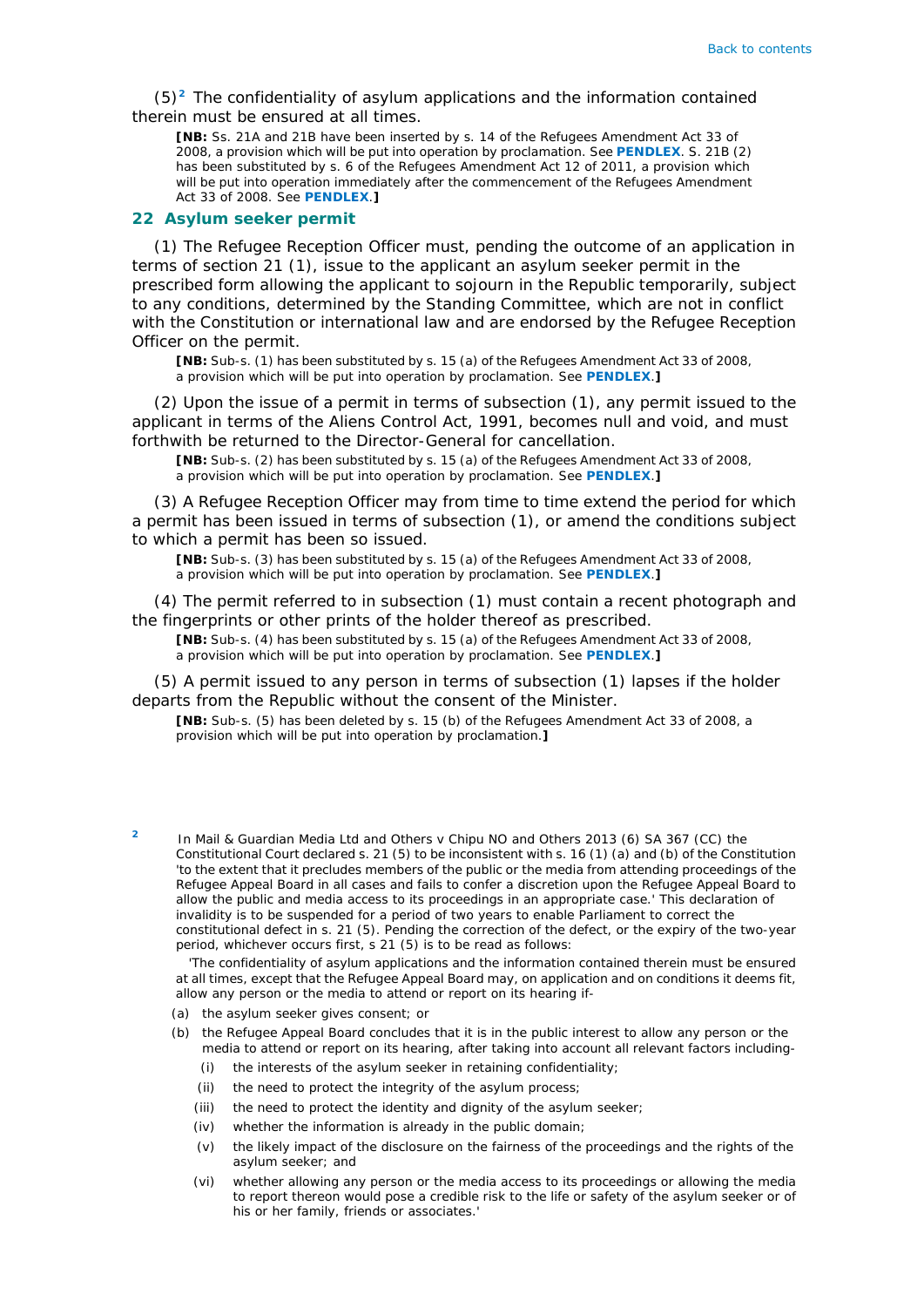- (6) The Minister may at any time withdraw an asylum seeker permit if-
	- *(a)* the applicant contravenes any conditions endorsed on that permit; or
	- *(b)* the application for asylum has been found to be manifestly unfounded, abusive or fraudulent; or
	- *(c)* the application for asylum has been rejected; or

*(d)* the applicant is or becomes ineligible for asylum in terms of section 4 or 5. **[NB:** Sub-s. (6) has been amended by s. 15 *(c)* of the Refugees Amendment Act 33 of 2008, a provision which will be put into operation by proclamation. See **[PENDLEX](#page-16-0)**.**]**

<span id="page-10-0"></span>(7) Any person who fails to return a permit in accordance with subsection (2), or to comply with any condition set out in a permit issued in terms of this section, is guilty of an offence and liable on conviction to a fine or to imprisonment for a period not exceeding five years, or to both a fine and such imprisonment.

## **23 Detention of asylum seeker**

If the Minister has withdrawn an asylum seeker permit in terms of section 22 (6), he or she may, subject to section 29, cause the holder to be arrested and detained pending the finalisation of the application for asylum, in the manner and place determined by him or her with due regard to human dignity.

**[NB:** S. 23 has been substituted by s. 16 of the Refugees Amendment Act 33 of 2008, a provision which will be put into operation by proclamation. See **[PENDLEX](#page-16-0)**.**]**

### **24 Decision regarding application for asylum**

(1) Upon receipt of an application for asylum the Refugee Status Determination Officer-

- *(a)* in order to make a decision, may request any information or clarification he or she deems necessary from an applicant or Refugee Reception Officer;
- *(b)* where necessary, may consult with and invite a UNHCR representative to furnish information on specified matters; and
- *(c)* may, with the permission of the asylum seeker, provide the UNHCR representative with such information as may be requested.

**[NB:** Sub-s. (1) has been deleted by s. 17 *(a)* of the Refugees Amendment Act 33 of 2008, a provision which will be put into operation by proclamation.**]**

(2) When considering an application the Refugee Status Determination Officer must have due regard for the rights set out in section 33 of the Constitution, and in particular, ensure that the applicant fully understands the procedures, his or her rights and responsibilities and the evidence presented.

**[NB:** Sub-s. (2) has been substituted by s. 17 *(b)* of the Refugees Amendment Act 33 of 2008, a provision which will be put into operation by proclamation. See **[PENDLEX](#page-16-0)**. Sub-s. (2) has subsequently been amended by s. 7 *(a)* of the Refugees Amendment Act 12 of 2011, a provision which will be put into operation immediately after the commencement of the Refugees Amendment Act 33 of 2008. See **[PENDLEX](#page-16-0)**.**]**

(3) The Refugee Status Determination Officer must at the conclusion of the hearing-

- *(a)* grant asylum; or
- *(b)* reject the application as manifestly unfounded, abusive or fraudulent; or
- *(c)* reject the application as unfounded; or
- *(d)* refer any question of law to the Standing Committee.

**[NB:** Sub-s. (3) has been substituted by s. 17 *(b)* of the Refugees Amendment Act 33 of 2008, a provision which will be put into operation by proclamation. See **[PENDLEX](#page-16-0)**. Sub-s. (3) has subsequently been amended by s. 7 *(b)* of the Refugees Amendment Act 12 of 2011, a provision which will be put into operation immediately after the commencement of the Refugees Amendment Act 33 of 2008. See **[PENDLEX](#page-16-0)**.**]**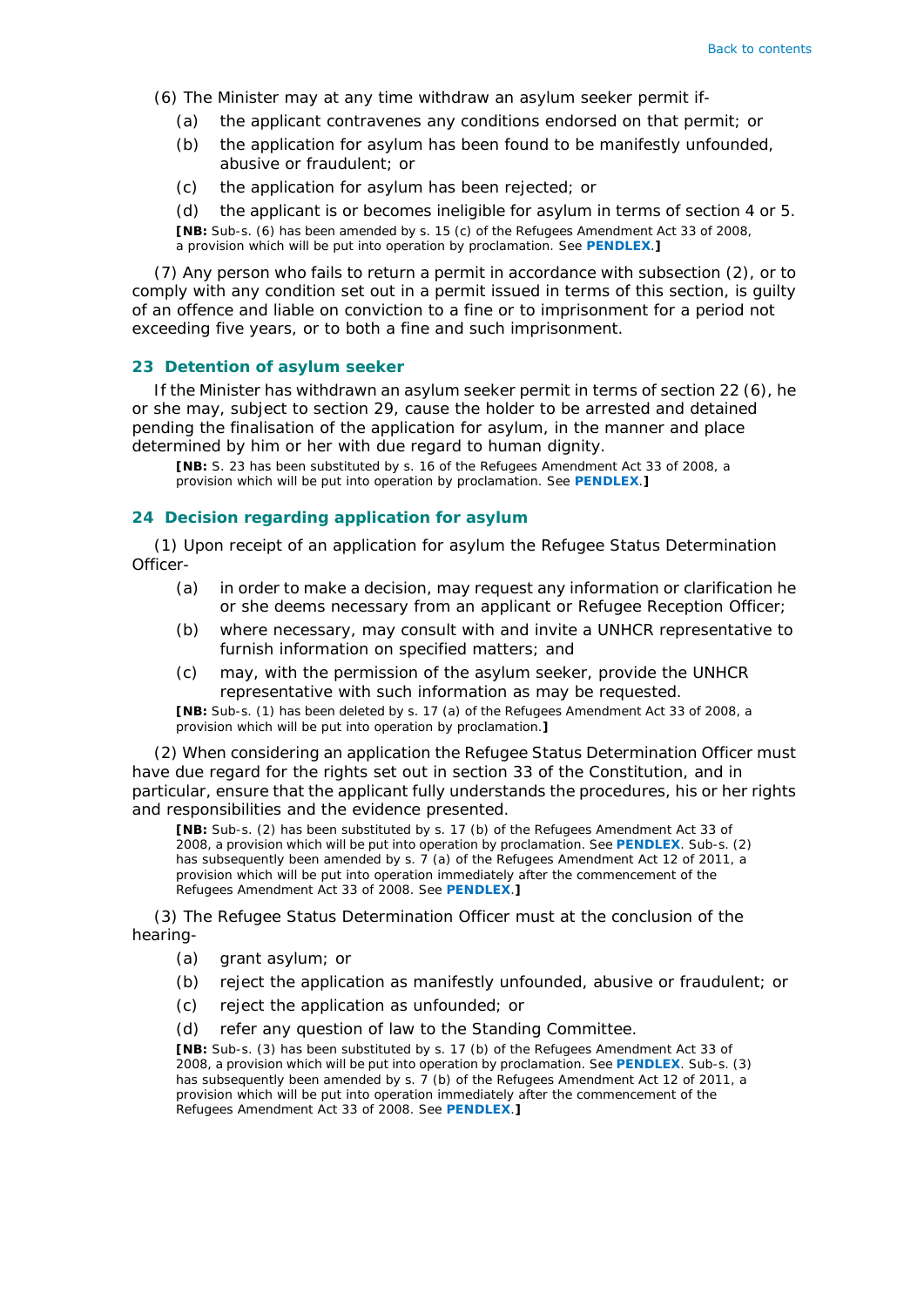- (4) If an application is rejected in terms of subsection (3) *(b)*
	- *(a)* written reasons must be furnished to the applicant within five working days after the date of the rejection or referral;
	- *(b)* the record of proceedings and a copy of the reasons referred to in paragraph *(a)* must be submitted to the Standing Committee within 10 working days after the date of the rejection or referral.

<span id="page-11-0"></span>**[NB:** Sub-s. (4) has been substituted and sub-ss. (5) and (6) have been added by s. 17 *(b)* and *(c)*, respectively, of the Refugees Amendment Act 33 of 2008, provisions which will be put into operation by proclamation. See **[PENDLEX](#page-16-0)**. Sub-s. (4) has subsequently been amended and sub-s. (5) has subsequently been substituted by s. 7 *(c)*, *(d)* and *(e)* of the Refugees Amendment Act 12 of 2011, provisions which will be put into operation immediately after the commencement of the Refugees Amendment Act 33 of 2008. See **[PENDLEX](#page-26-0)**. Ss. 24A and 24B have been inserted by s. 19 of the Refugees Amendment Act 33 of 2008, a provision which will be put into operation by proclamation. S. 24A (1) and (4) have subsequently been substituted and ss. 24A (5) and (6) have been added by s. 8 of the Refugees Amendment Act 12 of 2011, a provision which will be put into operation immediately after the commencement of the Refugees Amendment Act 33 of 2008. See **[PENDLEX](#page-16-0)**. S. 24B (1), (2) and (5) have subsequently been substituted by s. 9 of the Refugees Amendment Act 12 of 2011, a provision which will be put into operation immediately after the commencement of the Refugees Amendment Act 33 of 2008. See **[PENDLEX](#page-16-0)**.**]**

## **CHAPTER 4 REVIEWS AND APPEALS (ss 25-26)**

### **25 Review by Standing Committee**

(1) The Standing Committee must review any decision taken by a Refugee Status Determination Officer in terms of section 24 (3) *(b)*.

(2) Before reaching a decision, the Standing Committee may-

- *(a)* invite the UNHCR representative to make oral or written representations;
- *(b)* request the attendance of any person who is in a position to provide it with information relevant to the matter being dealt with;
- *(c)* on its own accord make such further enquiry and investigation into the matter being dealt with as it may deem appropriate; and
- *(d)* request the applicant to appear before it and to provide such other information as it may deem necessary.

(3) The Standing Committee-

- *(a)* may confirm or set aside a decision made in terms of section 24 (3) *(b)*; and
- *(b)* must decide on a question of law referred to it in terms of section 24 (3) *(d)*.

(4) The Standing Committee must inform the Refugee Status Determination Officer concerned of its decision in the prescribed manner and within the prescribed time.

(5) After the Standing Committee has decided a question of law referred to it in terms of section 24 (3) *(d)*, the Standing Committee must refer the application back to the Refugee Status Determination Officer with such directives as are necessary and the Refugee Status Determination Officer must decide the application in terms of the directives.

**[NB:** S. 25 has been repealed by s. 18 of the Refugees Amendment Act 33 of 2008, a provision which will be put into operation by proclamation.**]**

#### **26 Appeals to Appeal Board**

(1) Any asylum seeker may lodge an appeal with the Appeal Board in the manner and within the period provided for in the rules if the Refugee Status Determination Officer has rejected the application in terms of section 24 (3) *(c)*.

(2) The Appeal Board may after hearing an appeal confirm, set aside or substitute any decision taken by a Refugee Status Determination Officer in terms of section 24  $(3).$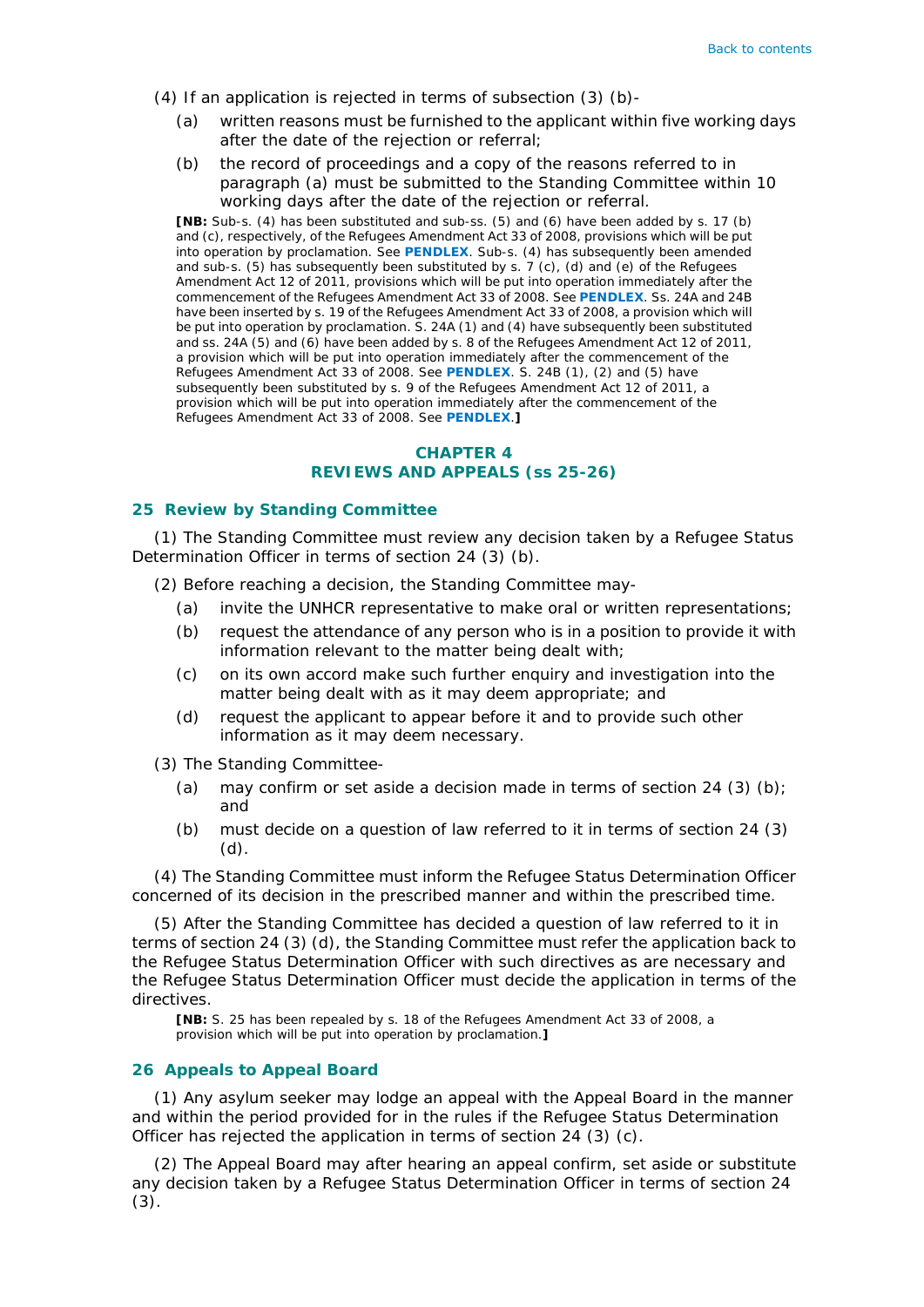- (3) Before reaching a decision, the Appeal Board may-
	- *(a)* invite the UNHCR representative to make oral or written representations;
	- *(b)* refer the matter back to the Standing Committee for further inquiry and investigation;
	- *(c)* request the attendance of any person who, in its opinion, is in a position to provide the Appeal Board with relevant information;
	- *(d)* of its own accord make further inquiry or investigation;
	- *(e)* request the applicant to appear before it and to provide any such other information as it may deem necessary.

<span id="page-12-0"></span>(4) The Appeal Board must allow legal representation upon the request of the applicant.

**[NB:** S. 26 has been repealed by s. 18 of the Refugees Amendment Act 33 of 2008, a provision which will be put into operation by proclamation.**]**

#### **CHAPTER 5**

#### **RIGHTS AND OBLIGATIONS OF REFUGEES (ss 27-34)**

**[NB:** The heading has been substituted by s. 20 of the Refugees Amendment Act 33 of 2008, a provision which will be put into operation by proclamation. See **[PENDLEX](#page-16-0)**.**]**

#### **27 Protection and general rights of refugees**

A refugee-

- *(a)* is entitled to a formal written recognition of refugee status in the prescribed form;
- *(b)* enjoys full legal protection, which includes the rights set out in Chapter 2 of the Constitution and the right to remain in the Republic in accordance with the provisions of this Act;
- *(c)* is entitled to apply for an immigration permit in terms of the Aliens Control Act, 1991, after five years' continuous residence in the Republic from the date on which he or she was granted asylum, if the Standing Committee certifies that he or she will remain a refugee indefinitely;
- *(d)* is entitled to an identity document referred to in section 30;
- *(e)* is entitled to a South African travel document on application as contemplated in section 31;
- *(f)* is entitled to seek employment; and
- *(g)* is entitled to the same basic health services and basic primary education which the inhabitants of the Republic receive from time to time.

<span id="page-12-1"></span>**[NB:** S. 27 has been substituted and a s. 27A has been inserted by ss. 21 and 22, respectively, of the Refugees Amendment Act 33 of 2008, provisions which will be put into operation by proclamation. See **[PENDLEX](#page-16-0)**. Para. *(c)* has subsequently been substituted by s. 10 of the Refugees Amendment Act 12 of 2011, a provision which will be put into operation immediately after the commencement of the Refugees Amendment Act 33 of 2008. See **[PENDLEX](#page-16-0)**.**]**

#### **28 Rights of refugees in respect of removal from Republic**

(1) Subject to section 2, a refugee may be removed from the Republic on grounds of national security or public order.

(2) A removal under subsection (1) may only be ordered by the Minister with due regard for the rights set out in section 33 of the Constitution and the rights of the refugee in terms of international law.

(3) If an order is made under this section for the removal from the Republic of a refugee, any dependant of such refugee who has not been granted asylum, may be included in such an order and removed from the Republic if such dependant has been afforded a reasonable opportunity to apply for asylum but has failed to do so or if his or her application for asylum has been rejected.

**[NB:** Sub-s. (3) has been substituted by s. 23 of the Refugees Amendment Act 33 of 2008, a provision which will be put into operation by proclamation. See **[PENDLEX](#page-16-0)**.**]**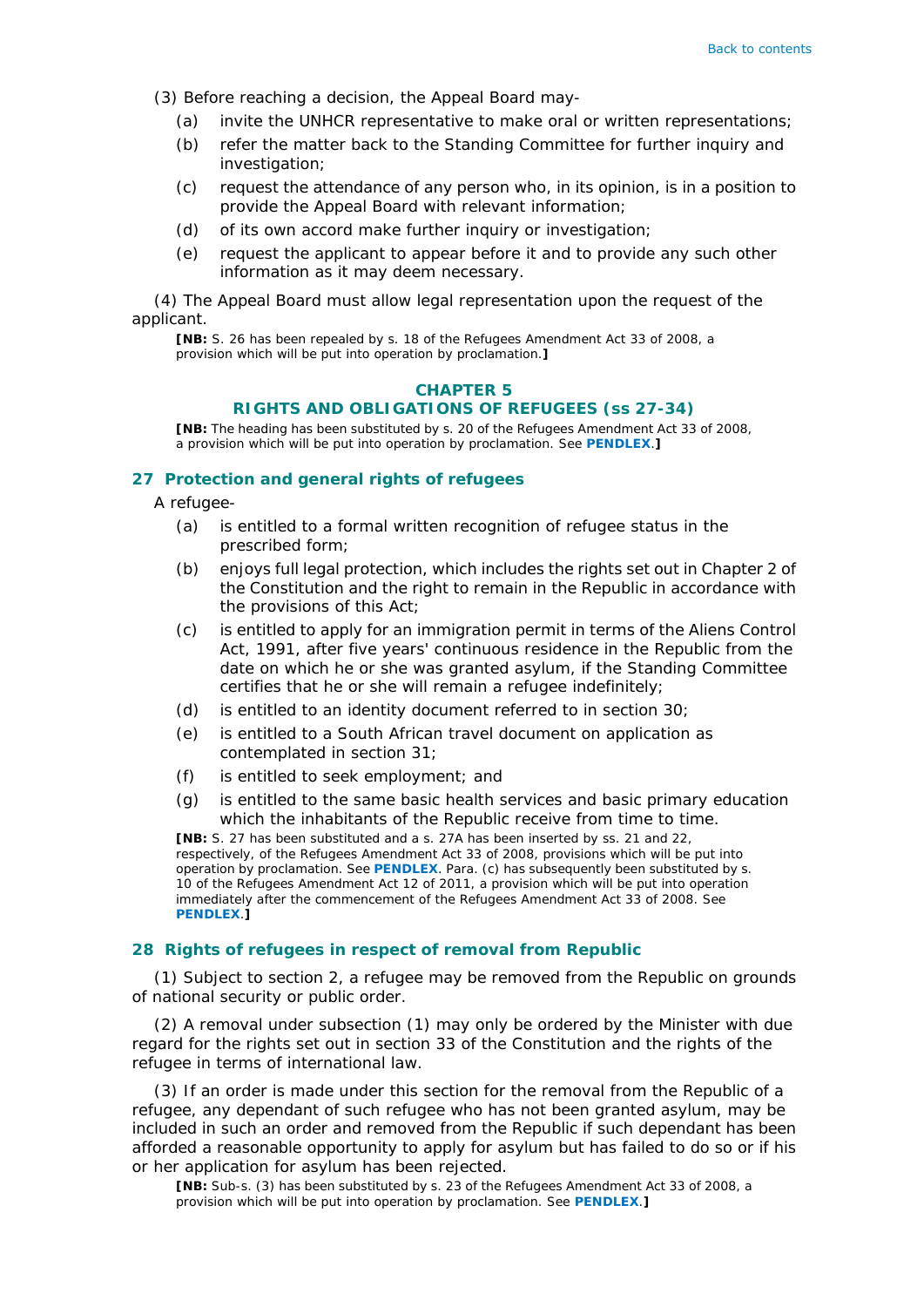<span id="page-13-0"></span>(4) Any refugee ordered to be removed under this section may be detained pending his or her removal from the Republic.

(5) Any order made under this section must afford reasonable time to the refugee concerned to obtain approval from any country of his or her own choice, for his or her removal to that country.

## **29 Restriction of detention**

(1) No person may be detained in terms of this Act for a longer period than is reasonable and justifiable and any detention exceeding 30 days must be reviewed immediately by a judge of the High Court of the provincial division in whose area of jurisdiction the person is detained, designated by the Judge President of that division for that purpose and such detention must be reviewed in this manner immediately after the expiry of every subsequent period of 30 days.

<span id="page-13-1"></span>(2) The detention of a child must be used only as a measure of last resort and for the shortest appropriate period of time.

**[NB:** S. 29 has been substituted by s. 24 of the Refugees Amendment Act 33 of 2008, a provision which will be put into operation by proclamation. See **[PENDLEX](#page-16-0)**.**]**

#### <span id="page-13-2"></span>**30 Identity document to refugee**

(1) A refugee must be issued with an identity document which must contain-

- *(a)* an identity number of the holder compiled in the prescribed manner;
- *(b)* the holder's surname, full forenames, gender, date of birth and the place or country where he or she was born;
- *(c)* the country of which the holder is a citizen, if any;
- *(d)* a recent photograph of the holder; and
- *(e)* the holder's fingerprints or other prints, taken and displayed in the prescribed manner.

(2) An identity document referred to in subsection (1) must be in the prescribed form.

**[NB:** S. 30 has been substituted by s. 25 of the Refugees Amendment Act 33 of 2008, a provision which will be put into operation by proclamation. See **[PENDLEX](#page-16-0)**.**]**

### **31 Travel document to refugee**

A refugee may apply for a travel document in the prescribed manner. **[NB:** S. 31 has been repealed by s. 26 of the Refugees Amendment Act 33 of 2008, a provision which will be put into operation by proclamation.**]**

## **32 Unaccompanied child and mentally disabled person**

(1) Any child who appears to qualify for refugee status in terms of section 3, and who is found under circumstances which clearly indicate that he or she is a child in need of care as contemplated in the Child Care Act, 1983 (Act 74 of 1983), must forthwith be brought before the Children's Court for the district in which he or she was found.

(2) The Children's Court may order that a child contemplated in subsection (1) be assisted in applying for asylum in terms of this Act.

(3) Any mentally disabled person who appears to qualify for refugee status in terms of section 3 must be assisted in applying for asylum in terms of this Act.

**[NB:** S. 32 has been repealed by s. 26 of the Refugees Amendment Act 33 of 2008, a provision which will be put into operation by proclamation.**]**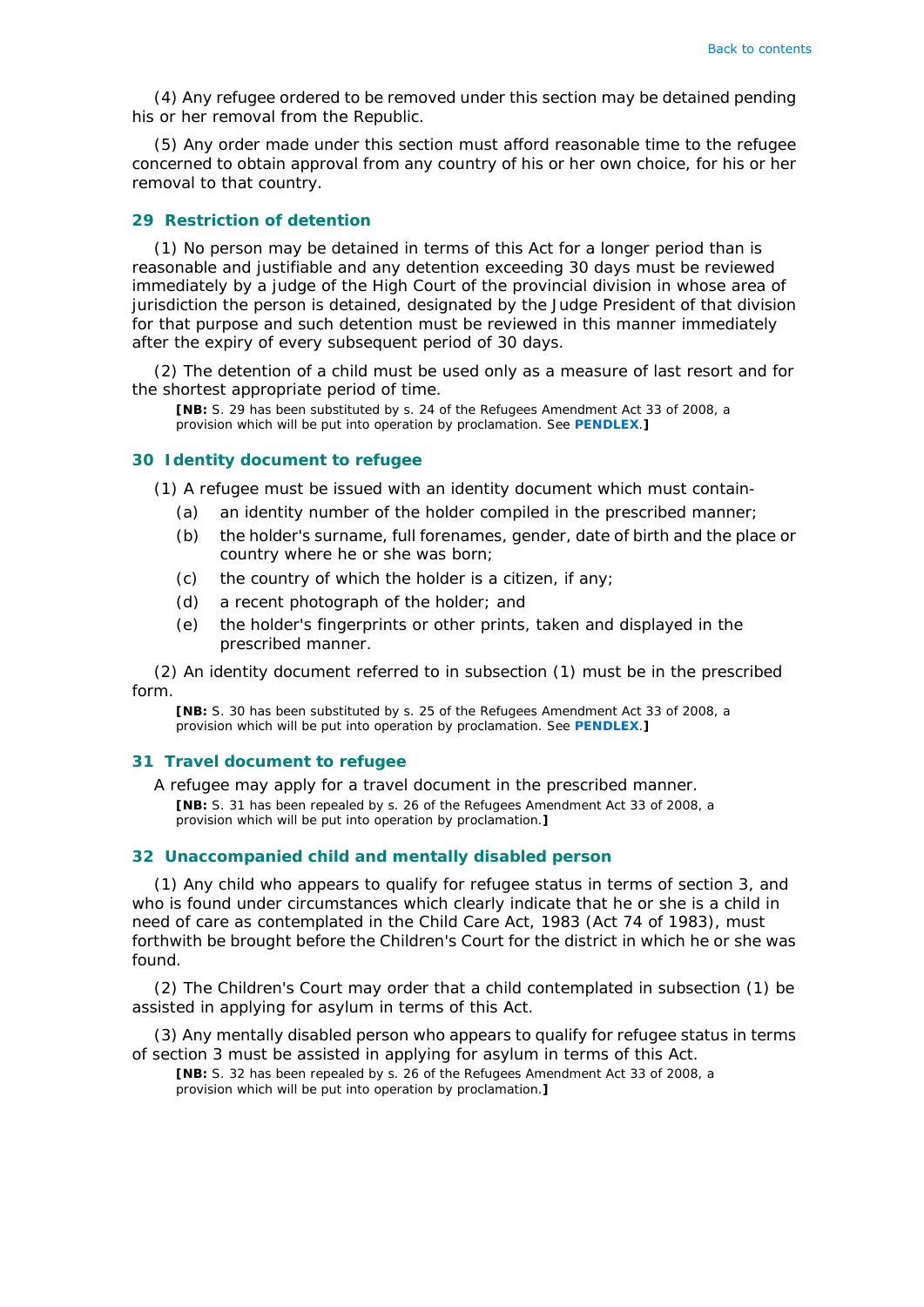## <span id="page-14-0"></span>**33 Dependants of refugee**

(1) A person who qualifies for refugee status in terms of section 3 *(a)* or *(b)* and who would like one or more of his or her dependants who have accompanied him or her to the Republic to receive asylum must, when applying for asylum, also assist every such dependant to apply for asylum in terms of this Act or apply on behalf of any such dependant who is not able to apply by himself or herself.

(2) Where a dependant of a recognised refugee is within the Republic in accordance with an asylum seeker permit or has been granted asylum in terms of this Act, and ceases to be a dependant by reason of his or her marriage, his or her attaining the age of majority or the cessation of his or her dependence upon the recognised refugee, as the case may be, he or she may be permitted to continue to remain within the Republic in accordance with the provisions of this Act.

<span id="page-14-1"></span>(3) Upon the death of a recognised refugee or upon his or her divorce, every person who, immediately before such death or divorce was within the Republic in terms of this Act as a dependant of such recognised refugee, may be permitted to continue to remain within the Republic in accordance with the provisions of this Act.

(4) Nothing contained in this Act may prevent a dependant of a recognised refugee or a person who has, in terms of subsection (2) or (3), been permitted to continue to remain in the Republic from applying for recognition as a refugee in accordance with the provisions of this Act.

**[NB:** S. 33 has been repealed by s. 26 of the Refugees Amendment Act 33 of 2008, a provision which will be put into operation by proclamation.**]**

#### <span id="page-14-2"></span>**34 Obligations of refugees**

A refugee must abide by the laws of the Republic.

**[NB:** S. 34 has been substituted and a s. 34A has been inserted by ss. 27 and 28, respectively, of the Refugees Amendment Act 33 of 2008, provisions which will be put into operation by proclamation. See **[PENDLEX](#page-16-0)**.**]**

## **CHAPTER 6 SUPPLEMENTARY AND GENERAL PROVISIONS (ss 35-41)**

#### **35 Reception and accommodation of asylum seekers in event of mass influx**

(1) The Minister may, if he or she considers that any group or category of persons qualify for refugee status as is contemplated in section 3, by notice in the *Gazette*, declare such group or category of persons to be refugees either unconditionally or subject to such conditions as the Minister may impose in conformity with the Constitution and international law and may revoke any such declaration by notice in the *Gazette*.

<span id="page-14-3"></span>(2) The Minister may, after consultation with the UNHCR representative and the Premier of the province concerned, designate areas, centres or places for the temporary reception and accommodation of asylum seekers or refugees or any specific category or group of asylum seekers or refugees who entered the Republic on a large scale, pending the regularisation of their status in the Republic.

(3) The Minister may appoint any person as a manager of an area, centre or place designated under subsection (2).

(4) The Minister may at any time withdraw the designation of an area, centre or place contemplated in subsection (2).

#### **36 Withdrawal of refugee status**

(1) If a person has been recognised as a refugee erroneously on an application which contains any materially incorrect or false information, or was so recognised due to fraud, forgery, a false or misleading representation of a material or substantial nature in relation to the application or if such person ceases to qualify for refugee status in terms of section 5-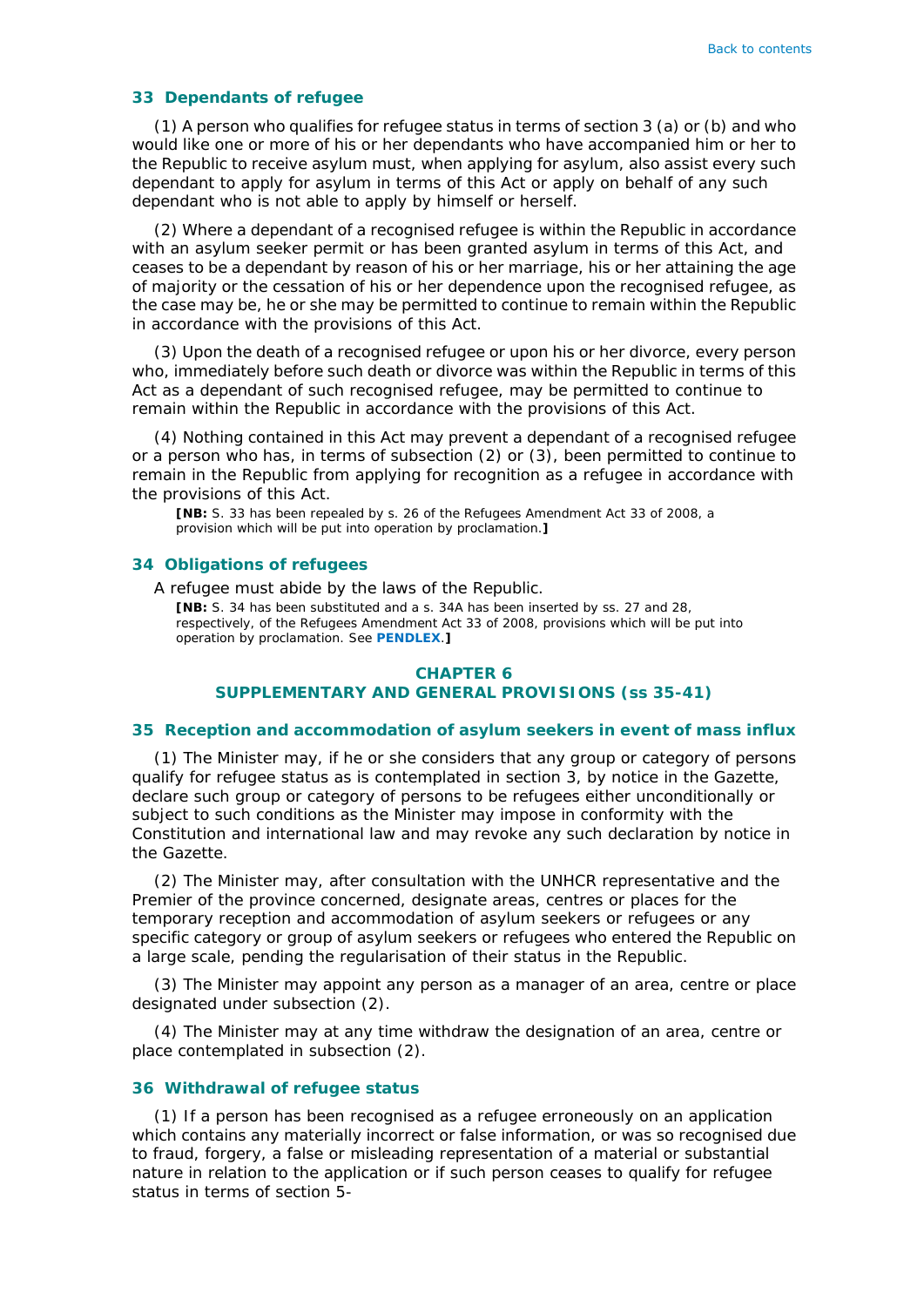- *(a)* the Standing Committee must inform such person of its intention of withdrawing his or her classification as refugee and the reasons therefor; and
- *(b)* such person may, within the prescribed period, make a written submission with regard thereto.

(2) After consideration of all material facts and with due regard for the rights set out in section 33 of the Constitution, the Standing Committee may withdraw such recognition and such person may be dealt with as a prohibited person under the Aliens Control Act, 1991.

<span id="page-15-0"></span>(3) Any refugee whose recognition as such is withdrawn in terms of subsection (1) may be arrested and detained pending being dealt with in terms of the Aliens Control Act, 1991.

**[NB:** S. 36 has been substituted by s. 29 of the Refugees Amendment Act 33 of 2008, a provision which will be put into operation by proclamation. See **[PENDLEX](#page-16-0)**. Sub-s. (1) has subsequently been amended by s. 11 of the Refugees Amendment Act 12 of 2011, a provision which will be put into operation immediately after the commencement of the Refugees Amendment Act 33 of 2008. See **[PENDLEX](#page-16-0)**.**]**

## **37 Offences and penalties**

Any person who-

- *(a)* for the purpose of entering, or remaining in, the Republic or of facilitating or assisting the entry into or residence in the Republic of himself or herself or any other person, commits any fraudulent act or makes any false representation by conduct, statement or otherwise; or
- <span id="page-15-1"></span>*(b)* fails to comply with or contravenes the conditions subject to which any permit has been issued to him or her under this Act; or
- *(c)* without just cause refuses or fails to comply with a requirement of this Act; or
- *(d)* contravenes or fails to comply with any provision of this Act, if such contravention or failure is not elsewhere declared an offence,

**[NB:** Paras. *(e)* and *(f)* have been added by s. 30 of the Refugees Amendment Act 33 of 2008, a provision which will be put into operation by proclamation. See **[PENDLEX](#page-16-0)**.**]**

is guilty of an offence and liable on conviction to a fine or to imprisonment for a period not exceeding five years, or to both a fine and such imprisonment.

## **38 Regulations**

(1) The Minister may make regulations relating to-

- *(a)* a large-scale influx of asylum seekers into the Republic;
- *(b)* the manner in which and period within which a matter must be referred to the Standing Committee;

**[NB:** Para. *(b)* has been substituted by s. 31 of the Refugees Amendment Act 33 of 2008, a provision which will be put into operation by proclamation. See **[PENDLEX](#page-16-0)**.**]**

- *(c)* the forms to be used under certain circumstances and the permit to be issued pending the outcome of an application for asylum;
- *(d)* the manner and the period in which applications for asylum which are manifestly unfounded, fraudulent or abusive, must be dealt with;

**[NB:** Para. *(d)* has been substituted by s. 31 of the Refugees Amendment Act 33 of 2008, a provision which will be put into operation by proclamation. See **[PENDLEX](#page-16-0)**. Para. *(d)* has subsequently been substituted by s. 12 of the Refugees Amendment Act 12 of 2011, a provision which will be put into operation immediately after the commencement of the Refugees Amendment Act 33 of 2008. See **[PENDLEX](#page-16-0)**.**]**

- *(e)* the conditions of sojourn in the Republic of an asylum seeker, while his or her application is under consideration;
- *(f)* the provision of interpreters at all levels of the determination process; and
- *(g)* any other matter which is necessary or expedient to prescribe in order that the objects of this Act may be achieved.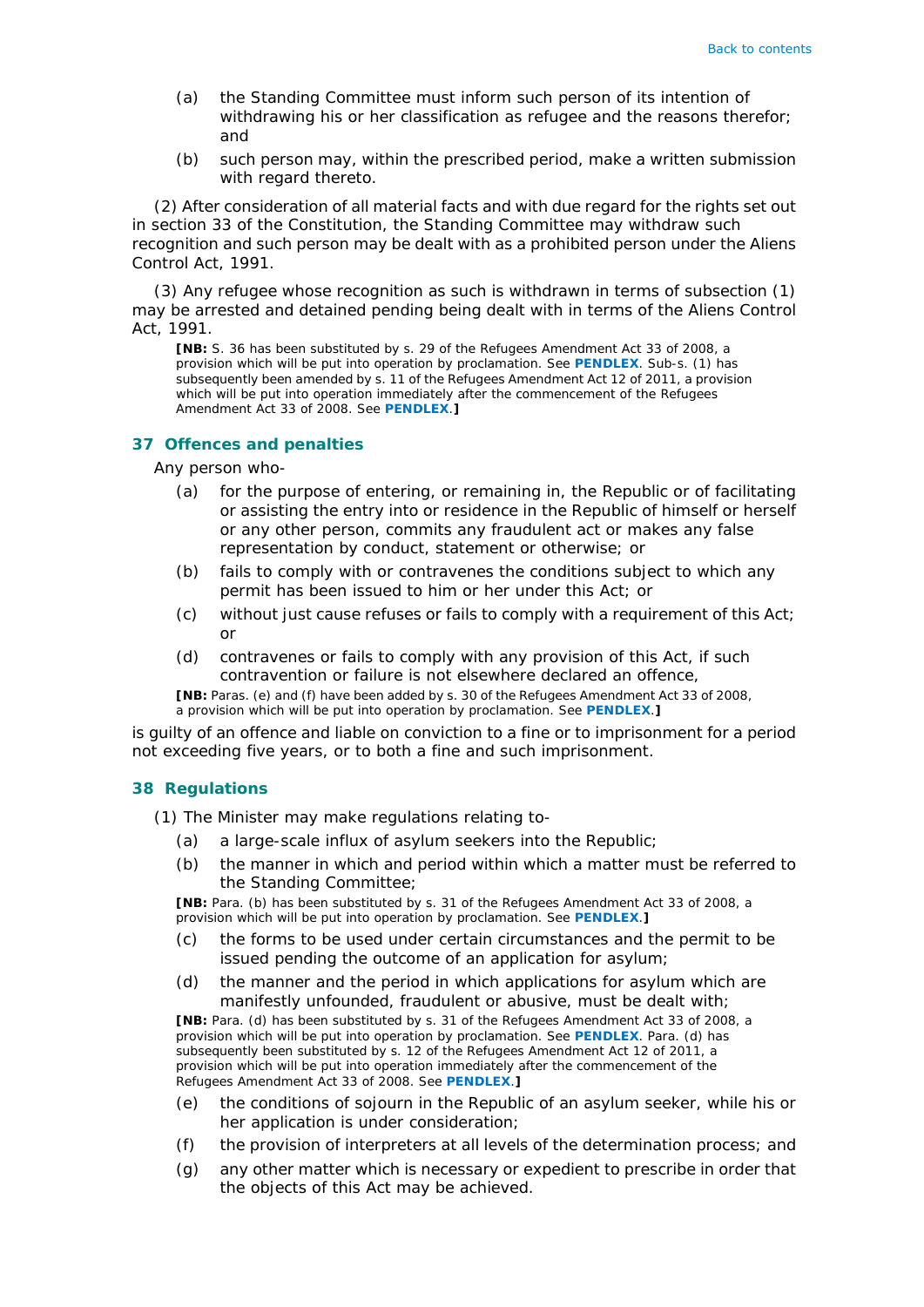<span id="page-16-1"></span>(2) A regulation under subsection (1) *(a)* may only be made in consultation with the Premier of any province into which the influx takes place.

### <span id="page-16-2"></span>**39 Training of staff**

The Director-General must, in consultation with the Standing Committee, take such steps as to ensure the appropriate training of any person-

- *(a)* to whom powers are delegated in terms of this Act; or
- *(b)* who is appointed in any capacity in terms of this Act.

**[NB:** S. 39 has been repealed by s. 32 of the Refugees Amendment Act 33 of 2008, a provision which will be put into operation by proclamation.**]**

#### **40 Transitional arrangements**

<span id="page-16-0"></span>Any person who, immediately before the commencement of this Act, was in the process of applying for asylum or was a recognised refugee must be regarded as having applied for asylum or as having been recognised as a refugee in terms of this Act, and the provisions of this Act apply in all respects to such applicant and his or her application and such refugee, as the case may be.

**[NB:** S. 40 has been repealed by s. 32 of the Refugees Amendment Act 33 of 2008, a provision which will be put into operation by proclamation.**]**

## **41 Short title and commencement**

This is the Refugees Act, 1998, which comes into operation on a date determined by the President by proclamation in the *Gazette*.

## **PENDLEX:** *Refugees Act 130 of* **1998 after amendment by the Refugees Amendment Act 33 of 2008**

## **Section 1 - Definitions**

In this Act, unless the context indicates otherwise-

**'abusive application for asylum'** means an application for asylum made-

- *(a)* with the purpose of defeating or evading criminal or civil proceedings or the consequences thereof; or
- *(b)* after the refusal of one or more prior applications without any substantial change having occurred in the applicant's personal circumstances or in the situation in his or her country of origin;

**'asylum'** means refugee status recognised in terms of this Act;

**'asylum seeker'** means a person who is seeking recognition as a refugee in the Republic;

**'asylum seeker permit'** means a permit contemplated in section 22;

**'biometrics'** means the measurable physiological or behavioural characteristics that can be used in verifying the identity of individuals, and may include the use of photographs, fingerprints, hand measurements, signature verification, facial patterns and retinal patterns;

**'child'** means any person under the age of 18 years;

**'court'** means a magistrate's court;

**'Department'** means the Department of Home Affairs;

**'dependant'**, in relation to an asylum seeker or a refugee, includes any unmarried dependent child or any destitute, aged or infirm member of the immediate family of such asylum seeker or refugee;

**'Director-General'** means the Director-General of the Department;

**'fraudulent application for asylum'** means an application for asylum based without reasonable cause on information, documents or representations which the applicant knows to be false and are intended to materially affect the outcome of the application;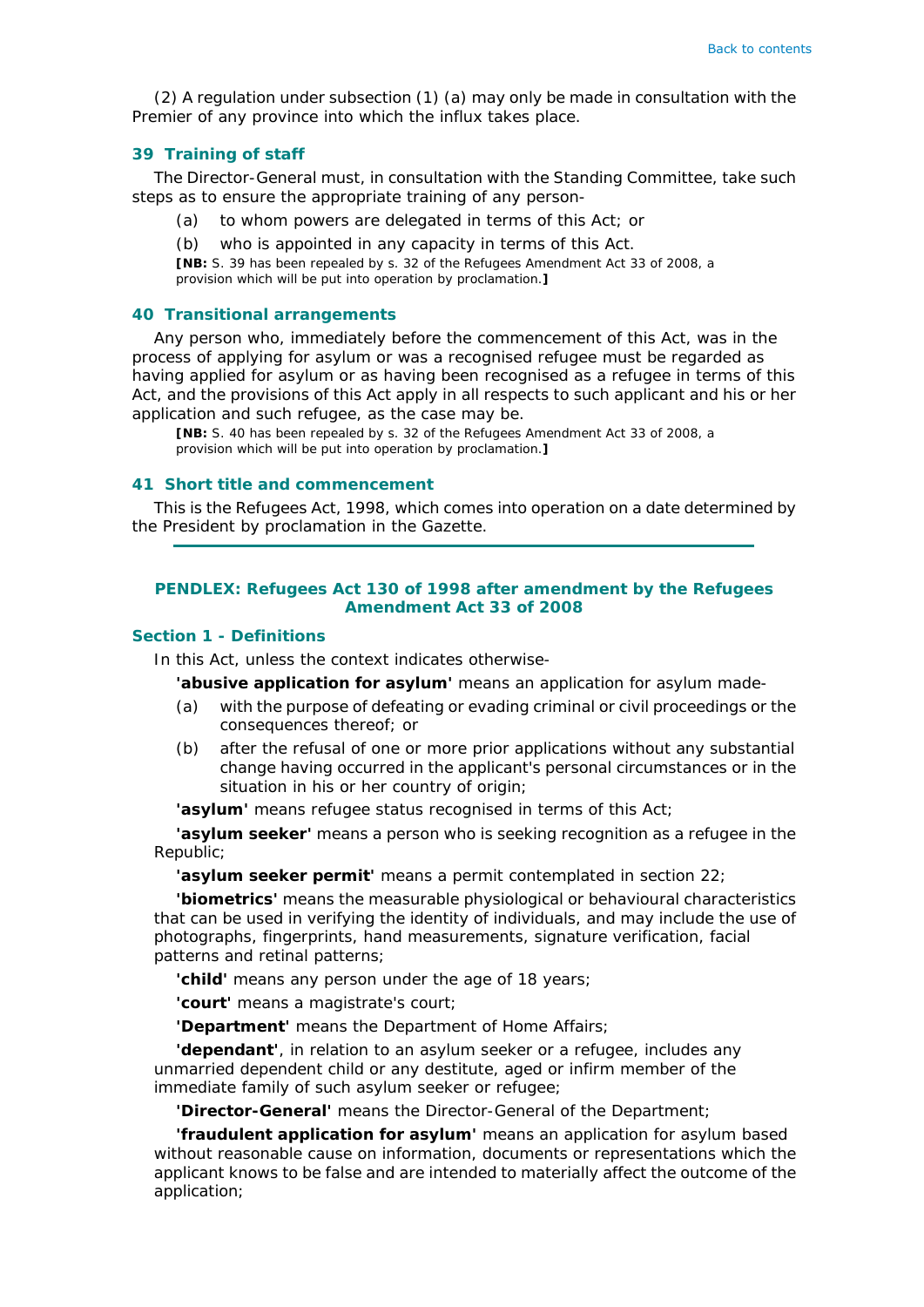**'immediate family'** means the immediate family as defined in section 1 of the Immigration Act;

**'Immigration Act'** means the Immigration Act, 2002 (Act 13 of 2002);

## **'marriage'** means-

- *(a)* either a marriage or a civil partnership concluded in terms of the Civil Union Act, 2006 (Act 17 of 2006);
- *(b)* a marriage concluded in terms of-
	- (i) the Marriage Act, 1961 (Act 25 of 1961); or
	- (ii) the Recognition of Customary Marriages Act, 1998 (Act 120 of 1998);
- *(c)* a marriage concluded in terms of the laws of a foreign country; or
- *(d)* a marriage concluded in terms of Islamic or other religious rites;

**'Minister'** means the Minister of Home Affairs;

**'prescribed'** means prescribed by regulation;

**'refugee'** means any person who has been granted asylum in terms of this Act;

**'Refugee Appeals Authority'** means the Refugee Appeals Authority established in terms of section 8A;

**'Refugee Reception Office'** means a Refugee Reception Office established under section 8 (1);

**'Refugee Reception Officer'** means a Refugee Reception Officer referred to in section 8 (2);

**'Refugee Status Determination Officer'** means a Refugee Status Determination Officer referred to in section 8 (2);

**'regulation'** means any regulation made under this Act;

**'residence'** means a status recognised by competent authorities of a particular country that affords a person the right to sojourn in that country with the rights and obligations attached thereto;

**'rules'** means the rules made by the Appeal Board under section 14 (2);

**'social group'** includes a group of persons of particular gender, sexual orientation, disability, class or caste;

**'spouse'** means a person who is a party to-

- *(a)* a marriage as defined in terms of this Act; or
- *(b)* a permanent homosexual or heterosexual relationship as prescribed;

**'this Act'** includes the regulations made in terms of this Act;

**'unfounded application'**, in relation to an application for asylum in terms of section 21, means an application-

- *(a)* made on the grounds other than those contemplated in section 3; or
- *(b)* made on the grounds contemplated in section 3, but which is without merit;

**'UNHCR'** means the United Nations High Commissioner for Refugees.

## **Section 1A - Interpretation and application of Act**

This Act must be interpreted and applied in a manner that is consistent with-

- *(a)* the 1951 United Nations Convention Relating to the Status of Refugees;
- *(b)* the 1967 United Nations Protocol Relating to the Status of Refugees;
- *(c)* the 1969 Organization of African Unity Convention Governing the Specific Aspects of Refugee Problems in Africa;
- *(d)* the 1948 United Nations Universal Declaration of Human Rights; and
- *(e)* any domestic law or other relevant convention or international agreement to which the Republic is or becomes a party.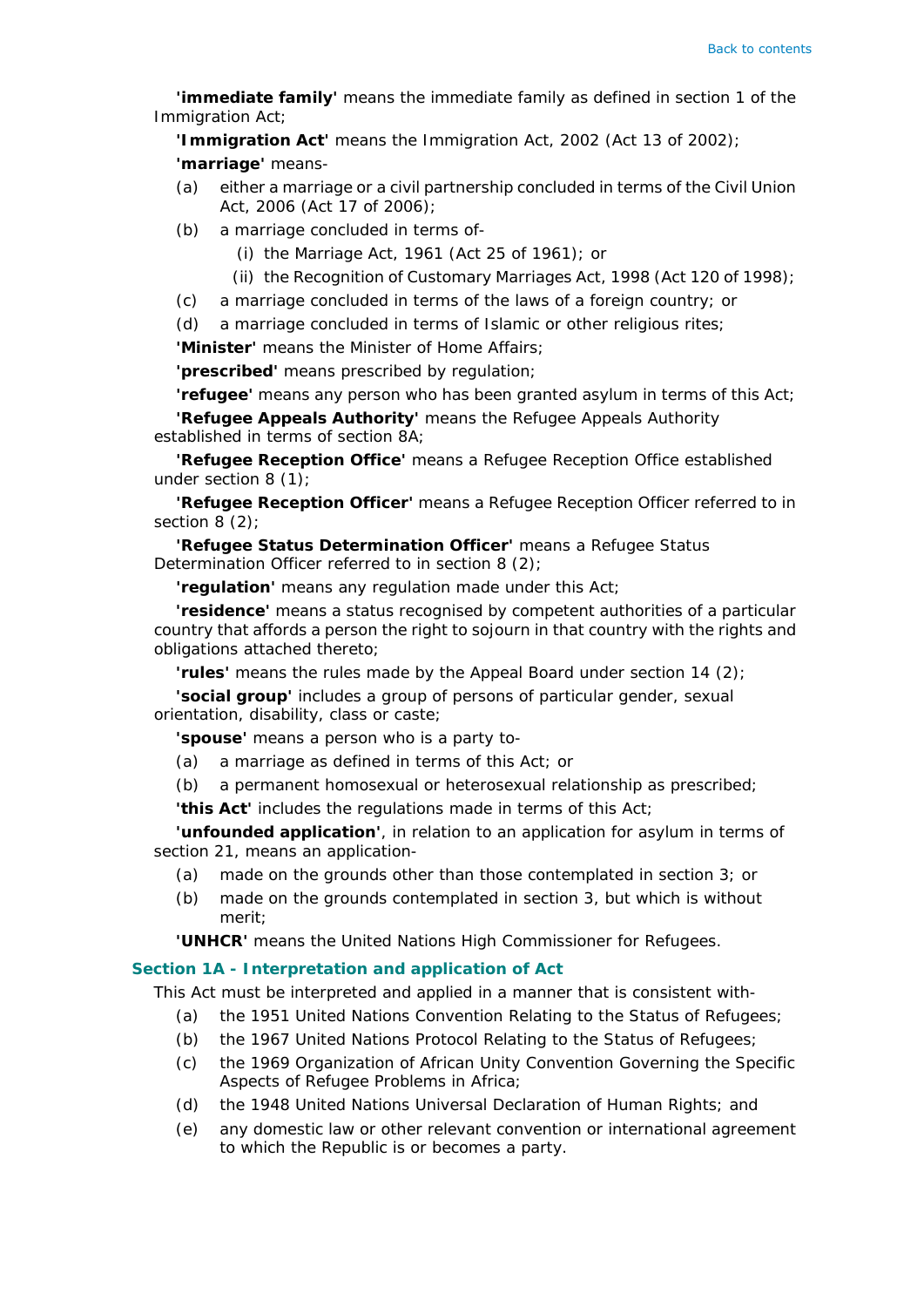## **Section 2** *(b)*

his or her life, physical safety or freedom would be threatened on account of external aggression, occupation, foreign domination or other events seriously disturbing public order in any part or the whole of that country.

#### **Section 3** *(a)*

owing to a well-founded fear of being persecuted by reason of his or her race, gender, tribe, religion, nationality, political opinion or membership of a particular social group, is outside the country of his or her nationality and is unable or unwilling to avail himself or herself of the protection of that country, or, not having a nationality and being outside the country of his or her former habitual residence is unable or, owing to such fear, unwilling to return to it; or

#### **Section 3** *(b)*

owing to external aggression, occupation, foreign domination or other events seriously disturbing public order in either a part or the whole of his or her country of origin or nationality, is compelled to leave his or her place of habitual residence in order to seek refuge in another place outside his or her country of origin or nationality; or

#### **Section 3** *(c)*

is a spouse or dependant of a person contemplated in paragraph *(a)* or *(b)*.

### **Section 4 (1) - words preceding para.** *(a)*

A person does not qualify for refugee status for the purposes of this Act if the Refugee Status Determination Officer has reason to believe that he or she-

## **Section 4 (1)** *(b)*

has committed a serious non-political crime outside the country of refuge prior to his or her admission to that country as a refugee; or

## **Section 4 (1)** *(d)*

enjoys the protection of any other country in which he or she is a recognised refugee, permanent resident or citizen.

## **Section 5 (1)** *(c)*

he or she becomes a permanent resident or a citizen of the Republic or acquires the nationality of some other country and enjoys the protection of that country: Provided that a person whose permanent residence status is withdrawn is not prevented from re-applying for refugee status; or

### **Section 6 - repealed**

#### **Section 7 - Delegation of powers**

(1) The Minister may, subject to the conditions that he or she may deem necessary, delegate any power conferred on him or her by this Act, excluding a power referred to in section 8B (2), 8F, 8G or 38, to any officer or employee of the Department, but shall not be divested of any power so delegated.

(2) The Director-General may, subject to the conditions that he or she may deem necessary, delegate any power conferred on him or her by this Act, excluding a power referred to in section 8I, to any officer or employee of the Department, but shall not be divested of any power so delegated.

## **Chapter 2 - heading**

REFUGEE RECEPTION OFFICES AND REFUGEE APPEALS AUTHORITY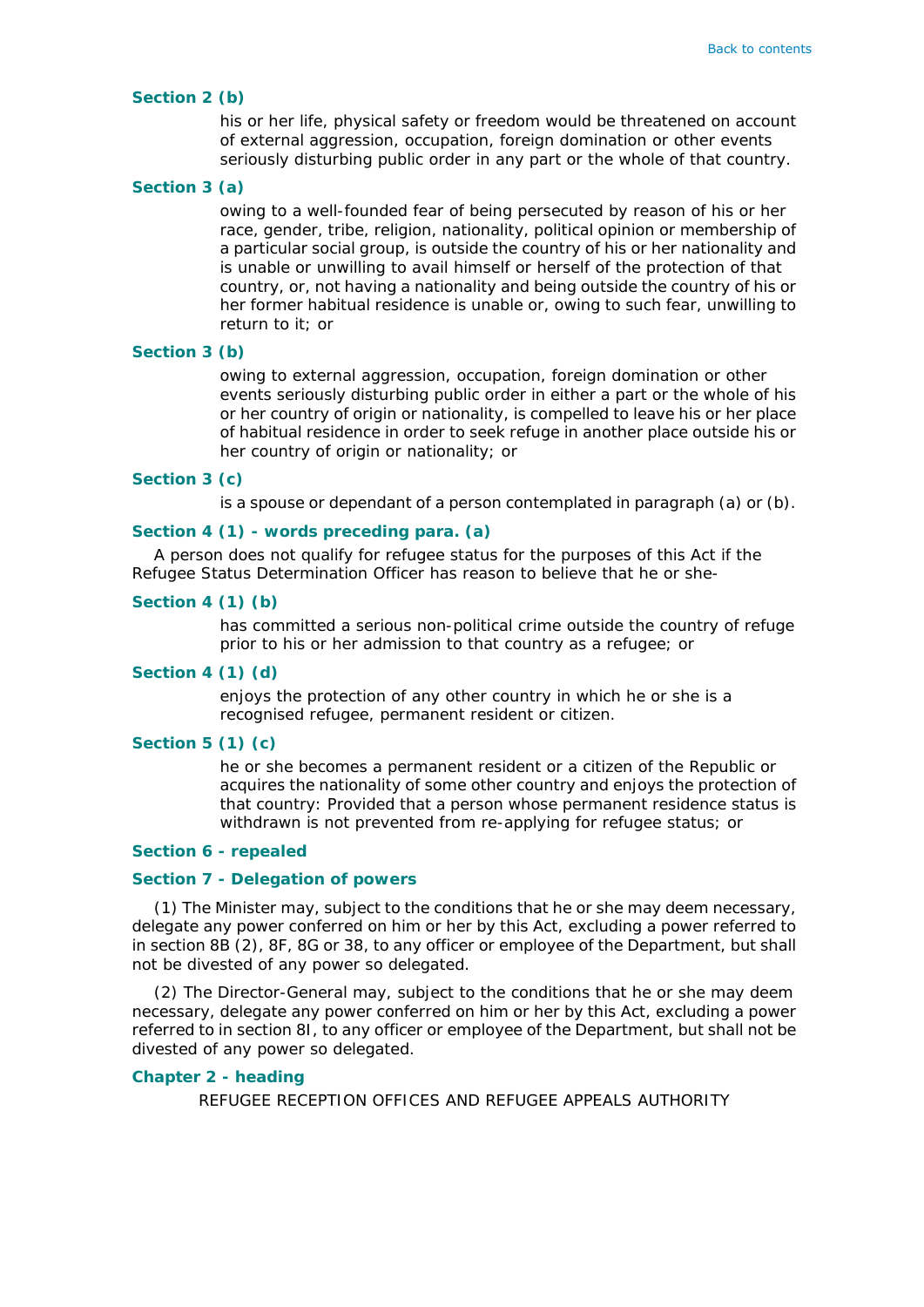## **Section 8 - Refugee Reception Office**

(1) The Director-General may, by notice in the *Gazette*, establish as many Refugee Reception Offices in the Republic as he or she regards as necessary for the purposes of this Act.

(2) Each Refugee Reception Office must consist of at least one Refugee Status Determination Officer who must-

- *(a)* be an officer of the Department, designated by the Director-General; and
- *(b)* have such qualifications, experience and knowledge of refugee matters that makes him or her capable of performing his or her functions in terms of this Act.

(3) The Director-General must appoint such number of officers as he or she deems necessary to perform administrative functions connected with the Refugee Reception Office.

#### **Section 8A - Refugee Appeals Authority**

(1) There is hereby established a Refugee Appeals Authority.

(2) The Refugee Appeals Authority is independent and must function without any bias.

(3) The headquarters of the Refugee Appeals Authority must be determined by the Minister.

### **Section 8B - Composition of Refugee Appeals Authority**

(1) The Refugee Appeals Authority consists of-

- *(a)* a chairperson who is legally qualified; and
- *(b)* such number of other members as the Minister may determine, having regard to the likely volume of work to be performed by the Refugee Appeals Authority: Provided that at least one of such members is legally qualified.

(2) The chairperson and other members of the Refugee Appeals Authority are appointed by the Minister with due regard to their experience, qualifications and expertise, as well as their ability to perform the functions of the Refugee Appeals Authority properly.

## **Section 8C - Functions of Refugee Appeals Authority**

(1) The Refugee Appeals Authority must-

- *(a)* subject to subsection (2), determine any appeal lodged in terms of this Act; and
- *(b)* advise the Minister on any matter which the Minister refers to the Refugee Appeals Authority.

(2) An appeal contemplated in subsection (1) *(a)* must be determined by such number of members of the Refugee Appeals Authority as the chairperson may deem necessary: Provided that at least one of such members is legally qualified.

(3) The Refugee Appeals Authority may determine its own procedure and make its own rules, which may not be in conflict with the provisions of this Act.

(4) Rules made under subsection (3) must be published in the *Gazette*.

### **Section 8D - Term of office of members of Refugee Appeals Authority**

(1) A member of the Refugee Appeals Authority serves for a period of five years and is eligible for reappointment upon expiry of his or her term of office.

(2) A member may resign by tendering a written notice of resignation to the Minister.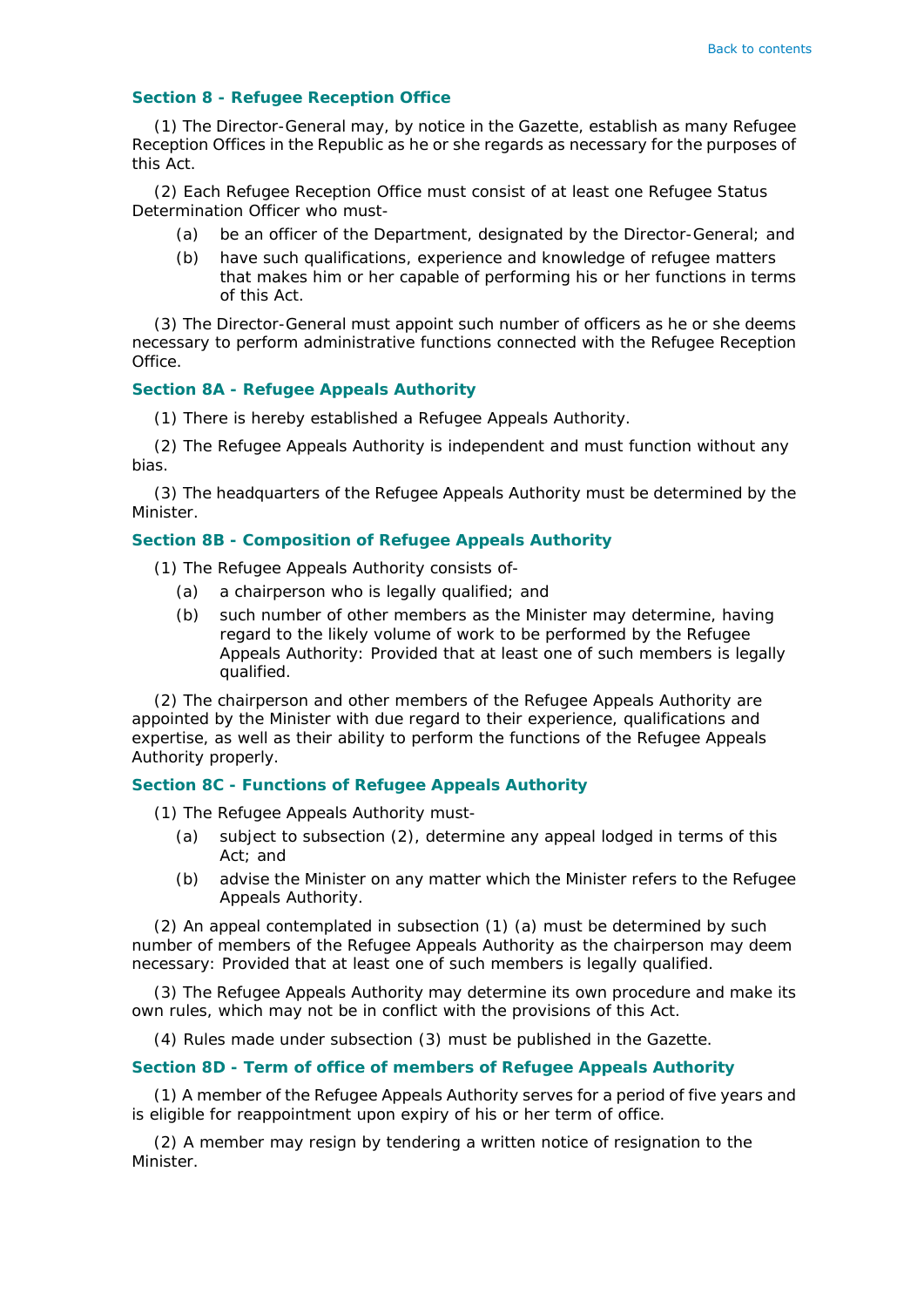### **Section 8E - Disqualification from membership**

A person may not be appointed as a member of the Refugee Appeals Authority if that person-

- *(a)* is not a South African citizen;
- *(b)* has been sentenced to imprisonment without the option of a fine during the preceding four years;
- *(c)* is an unrehabilitated insolvent;
- *(d)* has been judicially declared of unsound mind;
- *(e)* has been removed from an office of trust on account of misconduct involving theft, fraud or corruption; or
- *(f)* is a political office bearer.

### **Section 8F - Removal from office of member of Refugee Appeals Authority**

(1) The Minister may remove a member of the Refugee Appeals Authority from office on account of misconduct or inability to perform the functions of his or her office effectively and efficiently.

(2) The Minister may remove a member of the Refugee Appeals Authority in terms of subsection (1) if such member has been given an opportunity to make representations or comments on the matter and the Minister has taken any such representations or comments into consideration.

### **Section 8G - Filling of vacancies in Refugee Appeals Authority**

Whenever a vacancy arises in the Refugee Appeals Authority as a result of death, resignation or removal from office of a member of the Refugee Appeals Authority, the Minister may appoint a suitable person for the remainder of the term of office of such member.

#### **Section 8H - Remuneration of members of Refugee Appeals Authority**

The members of the Refugee Appeals Authority must receive such remuneration, allowances and other benefits as the Minister may determine with the concurrence of the Minister of Finance.

## **Section 8I - Administrative staff of Refugee Appeals Authority**

The administrative work connected with the performance of the functions of the Refugee Appeals Authority must be performed by officers of the Department designated by the Director-General for that purpose.

### **Section 8J - Annual Reports of Refugee Appeals Authority**

(1) The Refugee Appeals Authority must, within 30 days after the end of each financial year, prepare a report on all its activities during that financial year and on its financial position as at the end of that financial year.

(2) The Refugee Appeals Authority must, immediately after the report contemplated in subsection (1) is finalised, submit the report together with the audited balance sheet and accounts pertaining to the funds of the Refugee Appeals Authority to the Minister for tabling in Parliament.

#### **Sections 9 to 20 - repealed**

#### **Section 21 (1)**

An application for asylum must be made in person in accordance with the prescribed procedures to a Refugee Status Determination Officer at any Refugee Reception Office or at any other place designated by the Director-General by notice in the *Gazette*.

### **Section 21 (2)**

The Refugee Status Determination Officer must, upon receipt of the application contemplated in subsection (1), deal with such application in terms of section 24.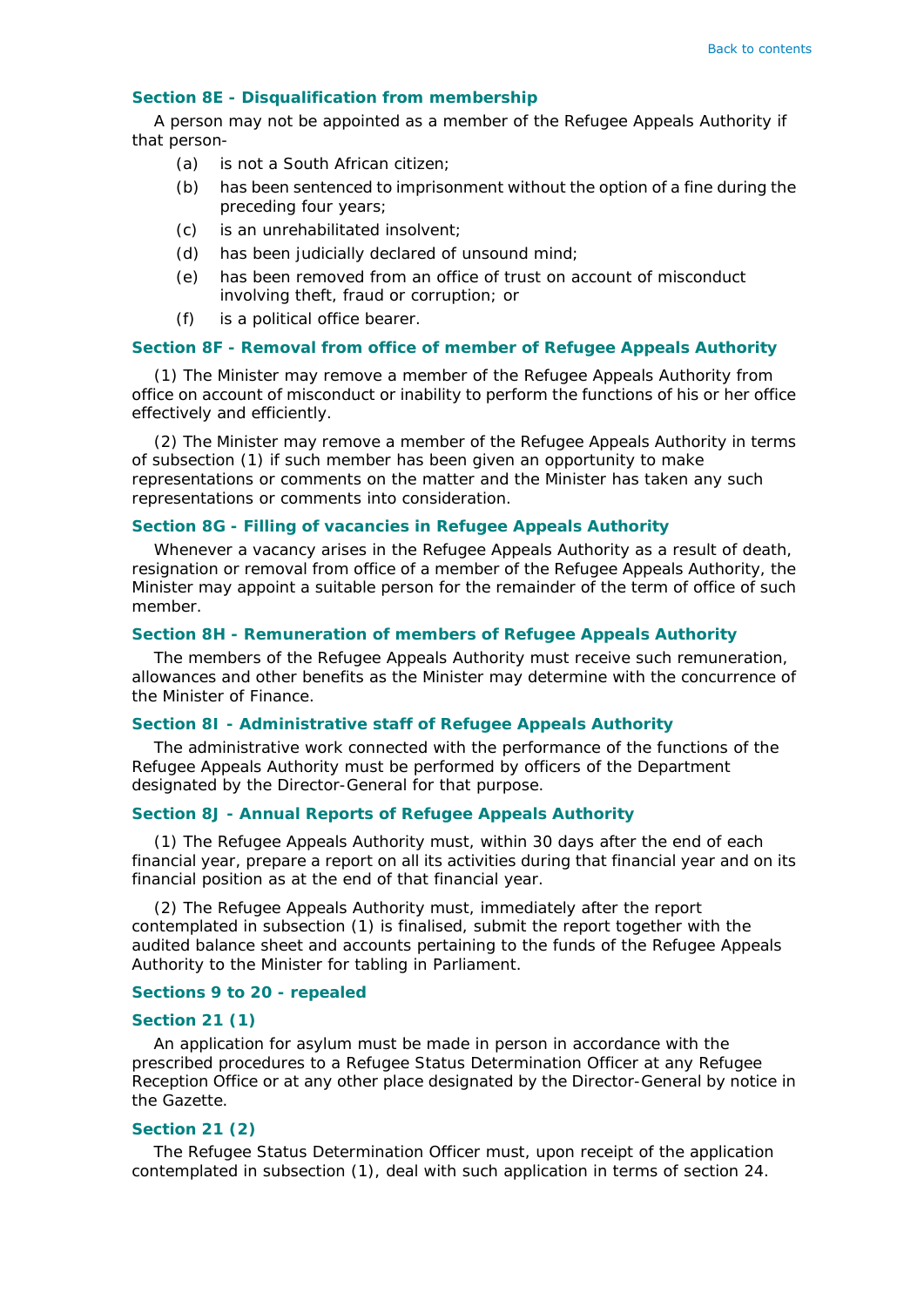### **Section 21 (3)**

When making an application for asylum, every applicant, including his or her spouse and dependants, must have his or her biometrics taken in the prescribed manner.

### **Section 21A - Unaccompanied child and person with mental disability**

(1) Any unaccompanied child who is found under circumstances that clearly indicate that he or she is an asylum seeker and a child in need of care contemplated in the Children's Act, 2005 (Act 38 of 2005), must-

- *(a)* be issued with an asylum seeker permit in terms of section 22; and
- *(b)* in the prescribed manner, be brought before the Children's Court in the district in which he or she was found, to be dealt with in terms of the Children's Act, 2005.

(2) Any person with a mental disability who is found under circumstances that clearly indicate that he or she is an asylum seeker, must-

- *(a)* be issued with an asylum seeker permit in terms of section 22; and
- *(b)* in the prescribed manner, be referred to a health establishment contemplated in the Mental Health Care Act, 2002 (Act 17 of 2002), to be dealt with in terms of that Act.

#### **Section 21B - Spouse and dependants of asylum seekers and refugees**

(1) A person who applies for refugee status in terms of section 21 and who would like one or more of his or her spouse and dependants to be granted refugee status must, when applying for asylum, include the details of such spouse and dependants in the application.

(2) Any refugee whose child is born in the Republic must, within one month of the birth of his or her child, register such a child as a dependant at any Refugee Reception Office.

(3) Where a dependant of a recognised refugee is within the Republic in accordance with an asylum seeker permit or has been granted asylum in terms of this Act and ceases to be a dependant by virtue of marriage or cessation of his or her dependence upon the recognised refugee, as the case may be, he or she may apply in the prescribed manner to be permitted to continue to remain within the Republic in accordance with the provisions of this Act.

(4) Where a spouse of a recognised refugee is within the Republic in accordance with an asylum seeker permit or has been granted asylum in terms of this Act and ceases to be the spouse as a result of divorce or death of the recognised refugee, as the case may be, he or she may be permitted to continue to remain within the Republic in accordance with the provisions of this Act: Provided that, in the case of divorce, the Director-General is satisfied that a good faith spousal relationship existed between the recognised refugee and such spouse for a period of at least two years after having been granted asylum.

(5) Nothing contained in this Act prevents a dependant who has, in terms of subsection (3), been permitted to continue to remain in the Republic from applying for recognition as a refugee in accordance with the provisions of this Act.

### **Section 22 (1)**

The Refugee Status Determination Officer must, pending the outcome of an application in terms of section 21 (1), refer the applicant to the officers contemplated in section 8 (3) to be issued with an asylum seeker permit in the prescribed form allowing the applicant to sojourn in the Republic temporarily, subject to any conditions determined and endorsed by the Director-General, which are not in conflict with the Constitution or international law.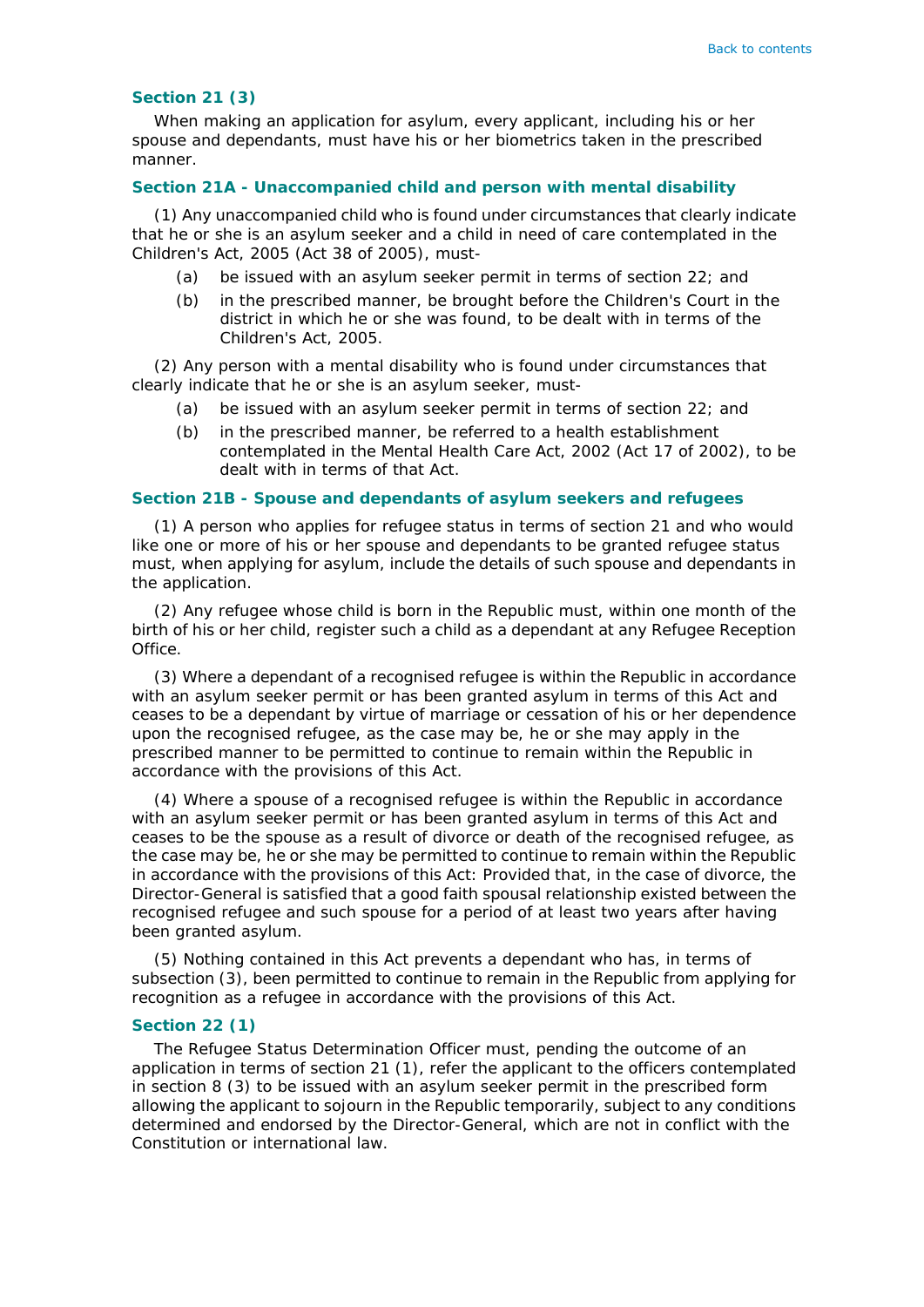### **Section 22 (2)**

Upon the issue of a permit in terms of subsection (1), any permit issued to the applicant in terms of the Immigration Act becomes null and void and must be returned to the Director-General for cancellation.

## **Section 22 (3)**

The officers contemplated in section 8 (3) must, pending the decision on the application in terms of section 21, from time to time extend the period for which a permit has been issued in terms of subsection (1).

#### **Section 22 (4)**

The permit referred to in subsection (1) must contain the biometrics of the holder thereof.

#### **Section 22 (5) - deleted**

### **Section 22 (6) - words preceding paragraph** *(a)*

The Director-General may at any time withdraw an asylum seeker permit in the prescribed manner if-

#### **Section 23 - Detention of asylum seeker**

If the Director-General has withdrawn an asylum seeker permit in terms of section 22 (6), he or she may, subject to section 29, cause the holder to be arrested and detained pending the finalisation of the application for asylum, in the manner and place determined by him or her with due regard to human dignity.

### **Section 24 (1) - deleted**

#### **Section 24 (2)**

When considering an application for asylum, the Refugee Status Determination Officer-

- *(a)* must have due regard to the provisions of the Promotion of Administrative Justice Act, 2000 (Act 3 of 2000), and in particular ensure that the applicant fully understands the procedures, his or her rights and responsibilities and the evidence presented; and
- *(b)* may consult with or invite a UNHCR representative to furnish information on specified matters.

### **Section 24 (3)**

The Refugee Status Determination Officer must at the conclusion of the hearing-

- *(a)* grant asylum;
- *(b)* reject the application as manifestly unfounded, abusive or fraudulent; or
- *(c)* reject the application as unfounded

### **Section 24 (4)**

If an application is rejected in terms of subsection (3) *(b)* or *(c)*, the Refugee Status Determination Officer must-

- *(a)* furnish the applicant with written reasons within five working days after the date of the rejection;
- *(b)* inform the applicant of his or her right to appeal in terms of section 24B.

## **Section 24 (5)**

An asylum seeker whose application for asylum has been rejected in terms of subsection (3) *(b)* or *(c)*, must be dealt with in terms of the Immigration Act, unless he or she lodges an appeal in terms of section 24A (1).

### **Section 24 (6)**

An application must be deemed to be abandoned if the asylum seeker has not renewed his or her asylum seeker permit within 90 days after it has expired: Provided that the asylum seeker advances valid reasons for the non-renewal of the asylum seeker permit.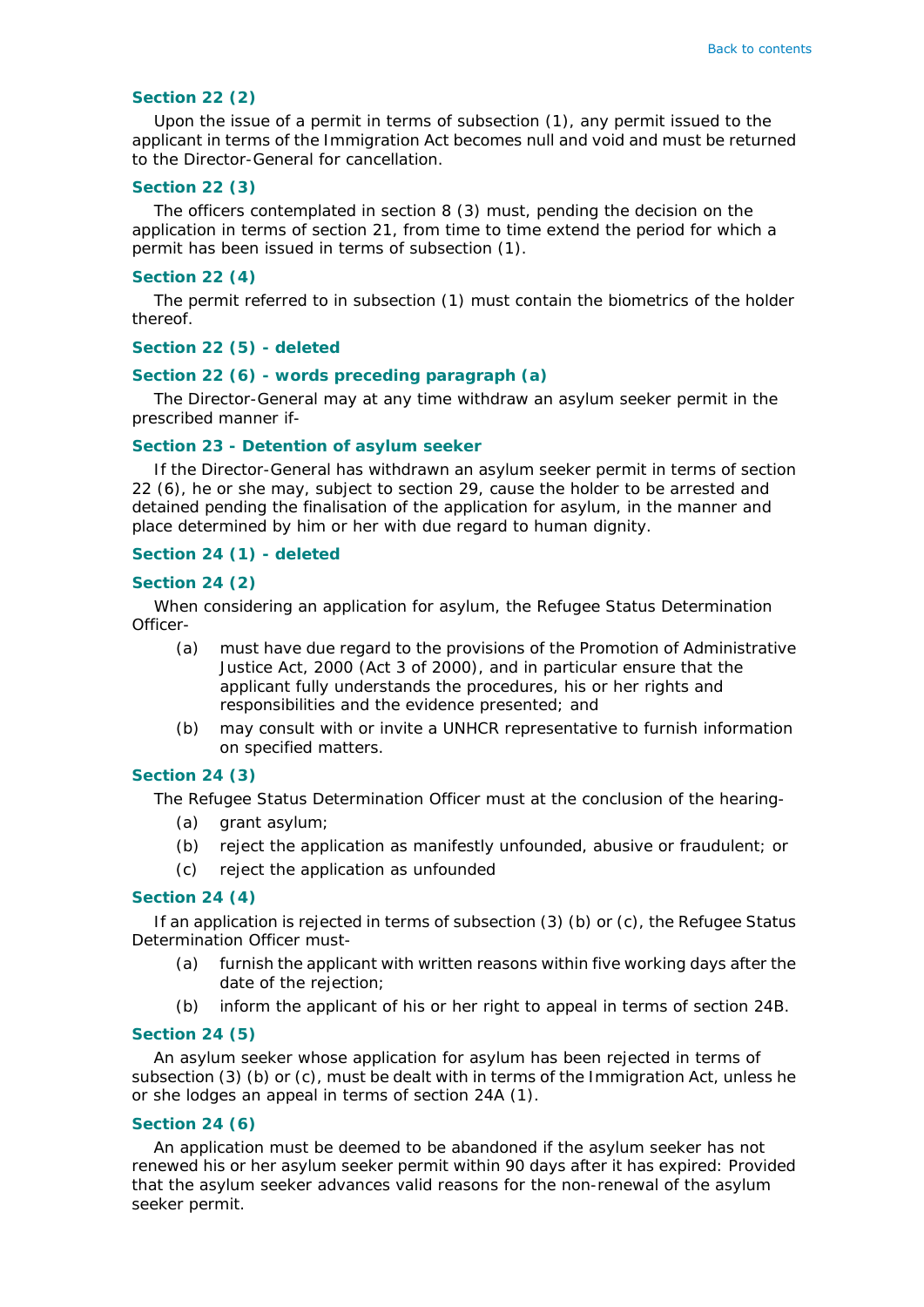## **Section 24A - Review of applications rejected in terms of section 24 (3)** *(b)*

(1) The Director-General must review any decision taken by a Refugee Status Determination Officer in terms of section 24 (3) *(b)*.

(2) Before reaching a decision, the Director-General may-

- *(a)* request any person who is in a position to do so to provide him or her with information relevant to the matter being dealt with;
- *(b)* make such further inquiries into the matter being dealt with as he or she deems appropriate; and
- *(c)* request the applicant to provide such other information as the Director-General may deem necessary.

(3) The Director-General may confirm or set aside a decision made in terms of section 24 (3) *(b)*.

(4) The Director-General must inform the Refugee Status Determination Officer concerned of his or her decision in the prescribed manner and within the prescribed time.

## **Section 24B - Appeals to Refugee Appeals Authority**

(1) Any asylum seeker whose application has been rejected in terms of section 24 (3) *(b)* or *(c)* may lodge an appeal with the Refugee Appeals Authority in the prescribed manner.

(2) The Refugee Appeals Authority may, after having determined an appeal, confirm, set aside or substitute any decision taken by a Refugee Status Determination Officer in terms of section 24 (3) *(b)* or *(c)*.

(3) Before making a decision, the Refugee Appeals Authority may-

- *(a)* invite a UNHCR representative to make oral or written representations;
- *(b)* request the attendance of any person who, in its opinion, is in a position to provide the Refugee Appeals Authority with relevant information;
- *(c)* of its own accord make further inquiries; or
- *(d)* request the asylum seeker to appear before it or to provide any such other information as it may deem necessary.

(4) The Refugee Appeals Authority must allow legal representation upon the request of the asylum seeker.

(5) The Refugee Appeals Authority must refer a matter back to the Refugee Status Determination Officer to deal with such asylum seeker in terms of this Act if new information, which is material to the application, is presented during the appeal.

### **Chapter 5 - heading**

RIGHTS AND OBLIGATIONS OF REFUGEES AND ASYLUM SEEKERS

### **Sections 25 and 26 - repealed**

## **Section 27 - Protection and general rights of refugees**

A refugee is entitled to-

- *(a)* a formal written recognition of refugee status in the prescribed form;
- *(b)* full legal protection, which includes the rights set out in Chapter 2 of the Constitution of the Republic of South Africa, 1996, except those rights that only apply to citizens;
- *(c)* permanent residence in terms of section 27 *(d)* of the Immigration Act after five years of continuous residence in the Republic from the date on which he or she was granted asylum, if the Director-General, after considering all the relevant factors and within a reasonable period of time, certifies that he or she would remain a refugee indefinitely;
- *(d)* an identity document referred to in section 30;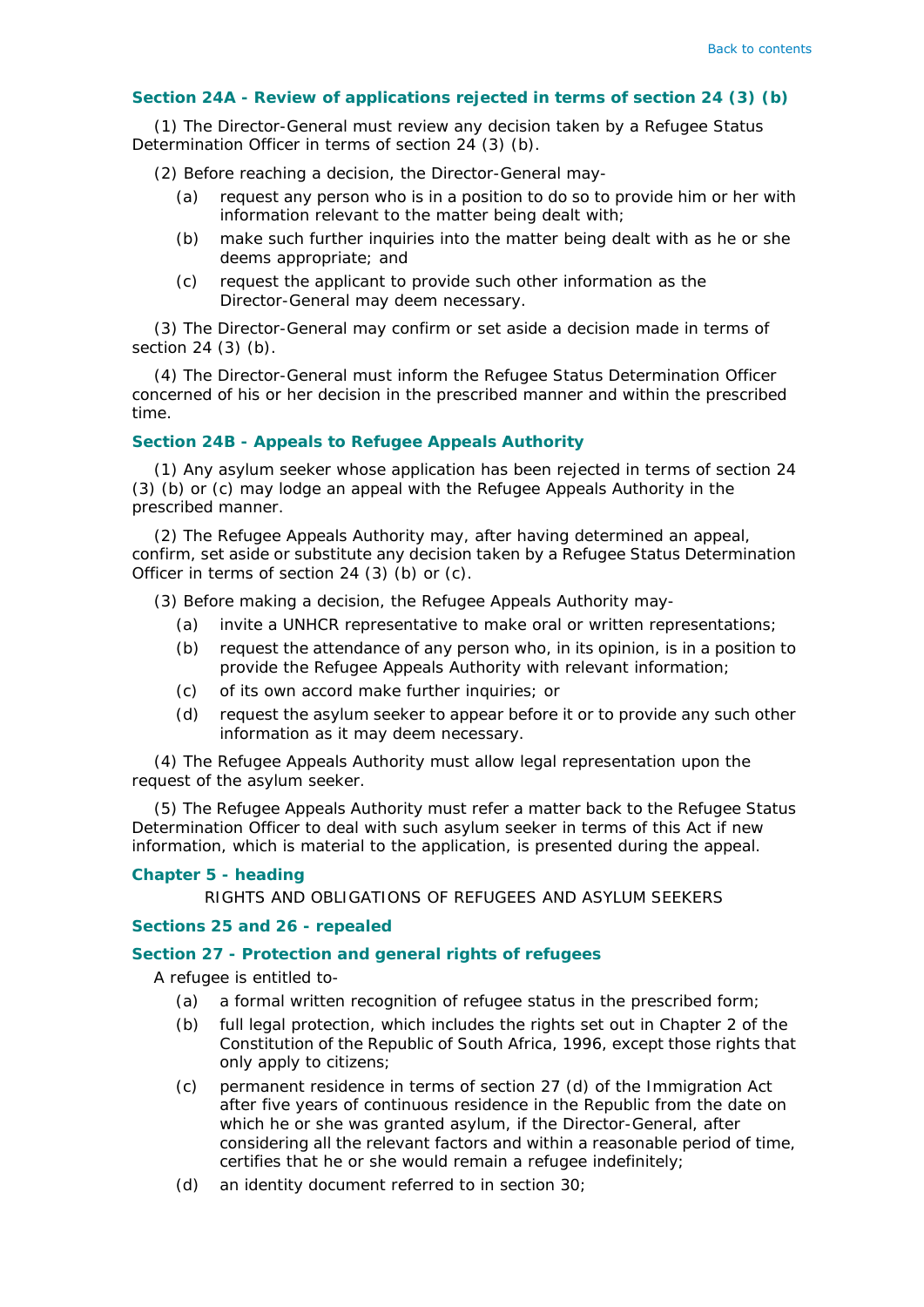- *(e)* a travel document if he or she applies in the prescribed manner; and
- *(f)* seek employment.

## **Section 27A - Protection and general rights of asylum seekers**

An asylum seeker is entitled to-

- *(a)* a formal written recognition as an asylum seeker in the prescribed form pending finalisation of his or her application for asylum;
- *(b)* the right to remain in the Republic pending the finalisation of his or her application for asylum;
- *(c)* the right not to be unlawfully arrested or detained; and
- *(d)* the rights contained in the Constitution of the Republic of South Africa, 1996, in so far as those rights apply to an asylum seeker.

#### **Section 28 (3)**

If an order is made under this section for the removal from the Republic of a refugee, any spouse or dependant of such refugee who has not been granted asylum, may be included in such an order and removed from the Republic if such spouse or dependant has been afforded a reasonable opportunity to apply for asylum but has failed to do so, or if his or her application for asylum has been rejected.

#### **Section 29 - Restriction of detention**

(1) No person may be detained in terms of this Act for a longer period than is reasonable and justifiable and any detention exceeding 30 days must be reviewed immediately by a court in whose area of jurisdiction the person is detained, and such detention must be reviewed in this manner immediately after the expiry of every subsequent period of 30 days of detention.

(2) The detention of a child must be used only as a measure of last resort and for the shortest possible period of time, taking into consideration the principle of family unity and the best interest of the child.

### **Section 30 - Identity document to refugee**

A refugee must, upon application in the prescribed manner and on the prescribed form, be issued with an identity card or document similar to a South African identity card or document.

#### **Sections 31, 32 and 33 - repealed**

#### **Section 34 - Obligations of refugees**

(1) A refugee must-

- *(a)* abide by the laws of the Republic; and
- *(b)* inform the Refugee Reception Office of his or her residential address and of any changes to that address.

(2) The address contemplated in subsection (1) is, for the purposes of this Act, deemed to be the address to which the service of processes or correspondence may be made.

#### **Section 34A - Obligations of asylum seekers**

(1) An asylum seeker must-

- *(a)* abide by the laws of the Republic;
- *(b)* renew his or her permit in person at any Refugee Reception Office in the Republic; and
- *(c)* inform the Refugee Reception Office of his or her residential address and of any changes to that address so provided.

(2) The address contemplated in subsection (1) is, for the purposes of this Act, deemed to be the address to which the service of processes or correspondence may be made.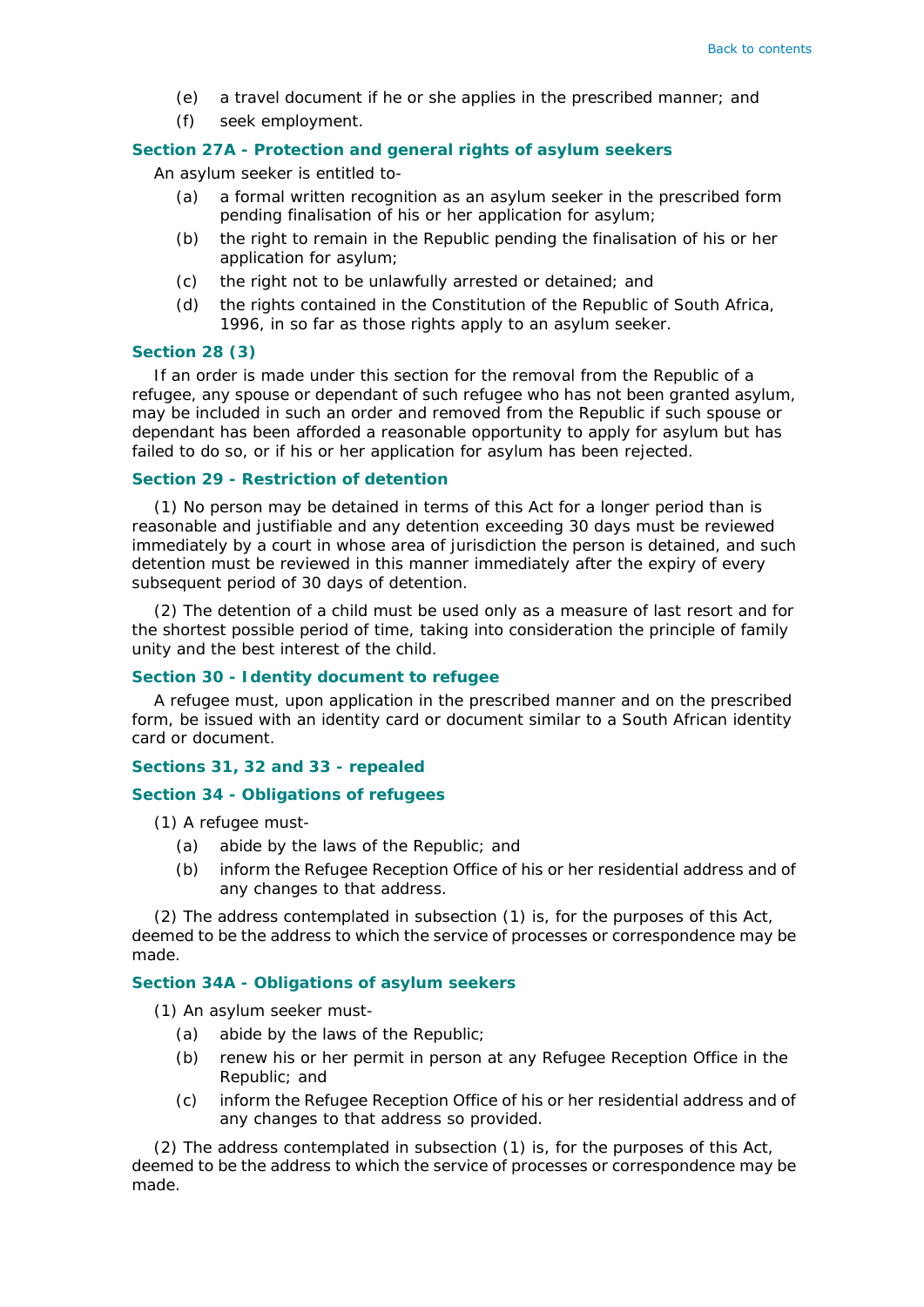## **Section 36 - Withdrawal of refugee status**

(1) Subject to the provisions of the Promotion of Administrative Justice Act, 2000 (Act 3 of 2000), and after consideration of all the relevant facts, the Director-General may withdraw a person's refugee status if such person-

- *(a)* has been recognised as a refugee due to fraud, forgery or false or misleading information of a material or substantial nature in relation to the application;
- *(b)* has been recognised as a refugee due to an error, omission or oversight committed by the Refugee Status Determination Officer in good faith; or
- *(c)* ceases to qualify for refugee status in terms of section 5.

(2) A person whose refugee status is withdrawn in terms of subsection (1), must be dealt with in terms of the Immigration Act, unless he or she lodges an appeal in terms of subsection (3).

(3) A person whose refugee status is withdrawn in terms of subsection (1), may lodge an appeal with the Refugee Appeals Authority within a period of 30 days from the date of receipt of the decision.

## **Section 37** *(e)*

intentionally assists a person to receive public services to which such person is not entitled; or

### **Section 37** *(f)*

provides false, inaccurate or unauthorised documentation, or any benefit to a person, or otherwise assists such person to disguise his or her identity or status, or accepts undue financial or other considerations, to perform an act or to exercise his or her discretion in terms of this Act,

#### **Section 38 (1)** *(b)*

the manner in which and period within which a matter must be referred to the Refugee Appeals Authority;

#### **Section 38 (1)** *(d)*

the manner in which and the period within which applications for asylum which are unfounded, fraudulent or abusive, must be dealt with;

**Sections 39 and 40 - repealed**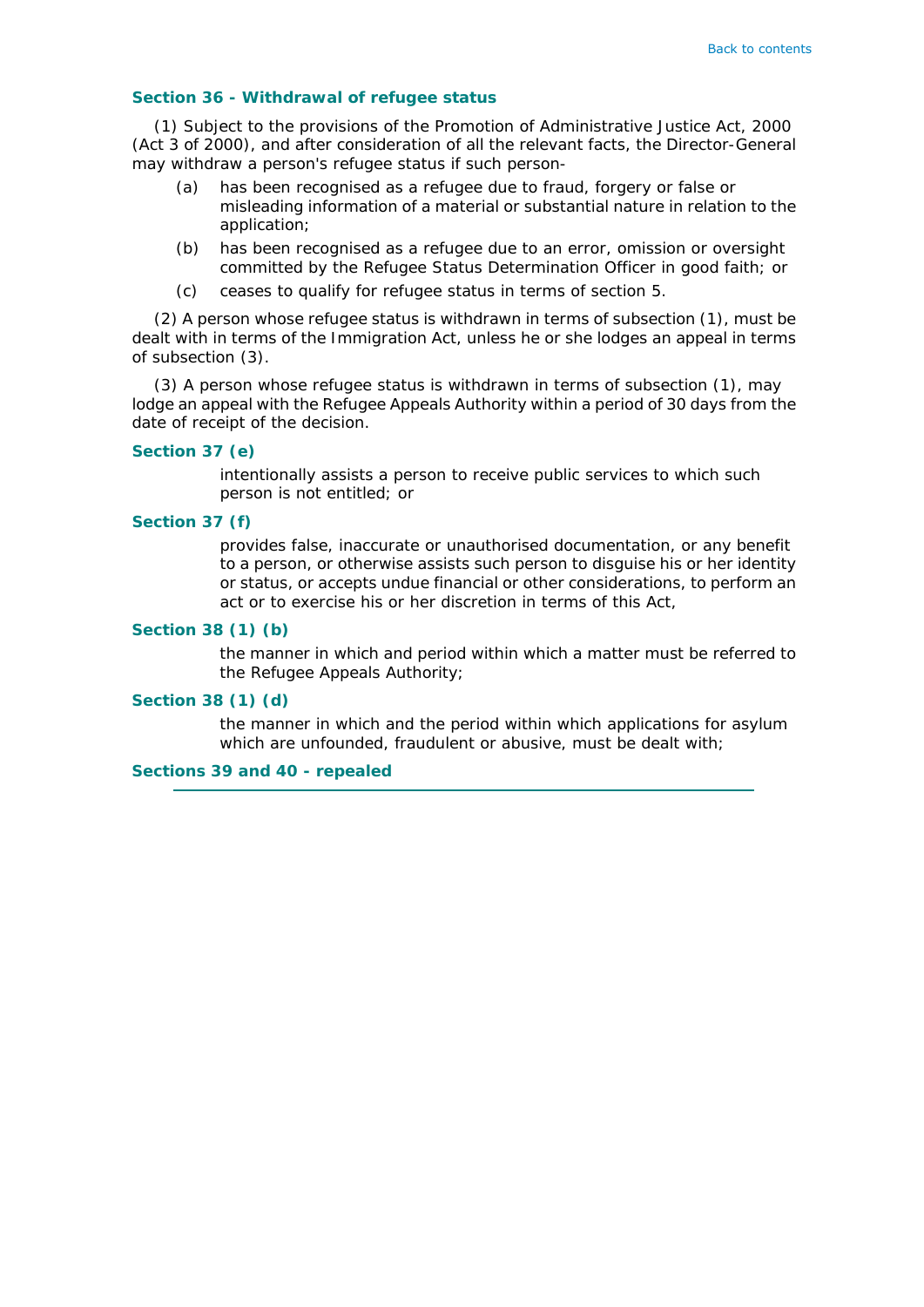### <span id="page-26-0"></span>**PENDLEX:** *Refugees Act 130 of 1998* **after amendment by the Refugees Amendment Act 12 of 2011**

## **Section 1 - Definitions**

**'biometrics'** means photographs, fingerprints (including palm prints), hand measurements, signature verification or retinal patterns, that may be used to verify the identity of individuals;

**'dependant'**, in relation to an asylum seeker or a refugee, means any unmarried dependant child or any destitute, aged or infirm member of the immediate family of such asylum seeker or refugee who is dependent on him or her;

**'manifestly unfounded application'** means an application for asylum made on grounds other than those contemplated in section 3;

### **'Refugee Status Determination Officer' - deleted**

**'Status Determination Committee'** means the Status Determination Committee or any of its subcommittees contemplated in section 8 (2);

**'unfounded application'**, in relation to an application for asylum in terms of section 21, means an application made on the grounds contemplated in section 3, but which is without merit;

## **Section 4 (1) - words preceding para.** *(a)*

A person does not qualify for refugee status for the purposes of this Act if the Status Determination Committee has reason to believe that he or she-

### **Section 4 (1)** *(b)*

has committed a crime which is not of a political nature and which, if committed in the Republic, would be punishable by imprisonment without the option of a fine; or

## **Section 8 (2)**

Each Refugee Reception Office must consist of at least one Status Determination Committee established by the Director-General in the prescribed manner to consider and deal with applications for asylum in accordance with section 24: Provided that the Status Determination Committee may establish subcommittees consisting of no less than two members.

## **Section 8 (3) - deleted**

### **Section 8C (2)**

An appeal contemplated in subsection (1) *(a)* must be determined by a single member or such number of members of the Refugee Appeals Authority as the chairperson may deem necessary: Provided that at least one of such members is legally qualified.

### **Section 8E** *(f)*

is a political office bearer holding a position in the national executive structure of any political party.

## **Section 21B (2)**

Any asylum seeker or refugee whose child is born in the Republic must, within one month of the birth of his or her child, register such a child in terms of the Births and Deaths Registration Act, 1992 (Act 51 of 1992), and submit the certificate issued in terms of that Act at any Refugee Reception Office, to be included as a dependant of such asylum seeker or refugee.

#### **Section 24 (2) - words preceding para.** *(a)*

When considering an application for asylum, the Status Determination Committee-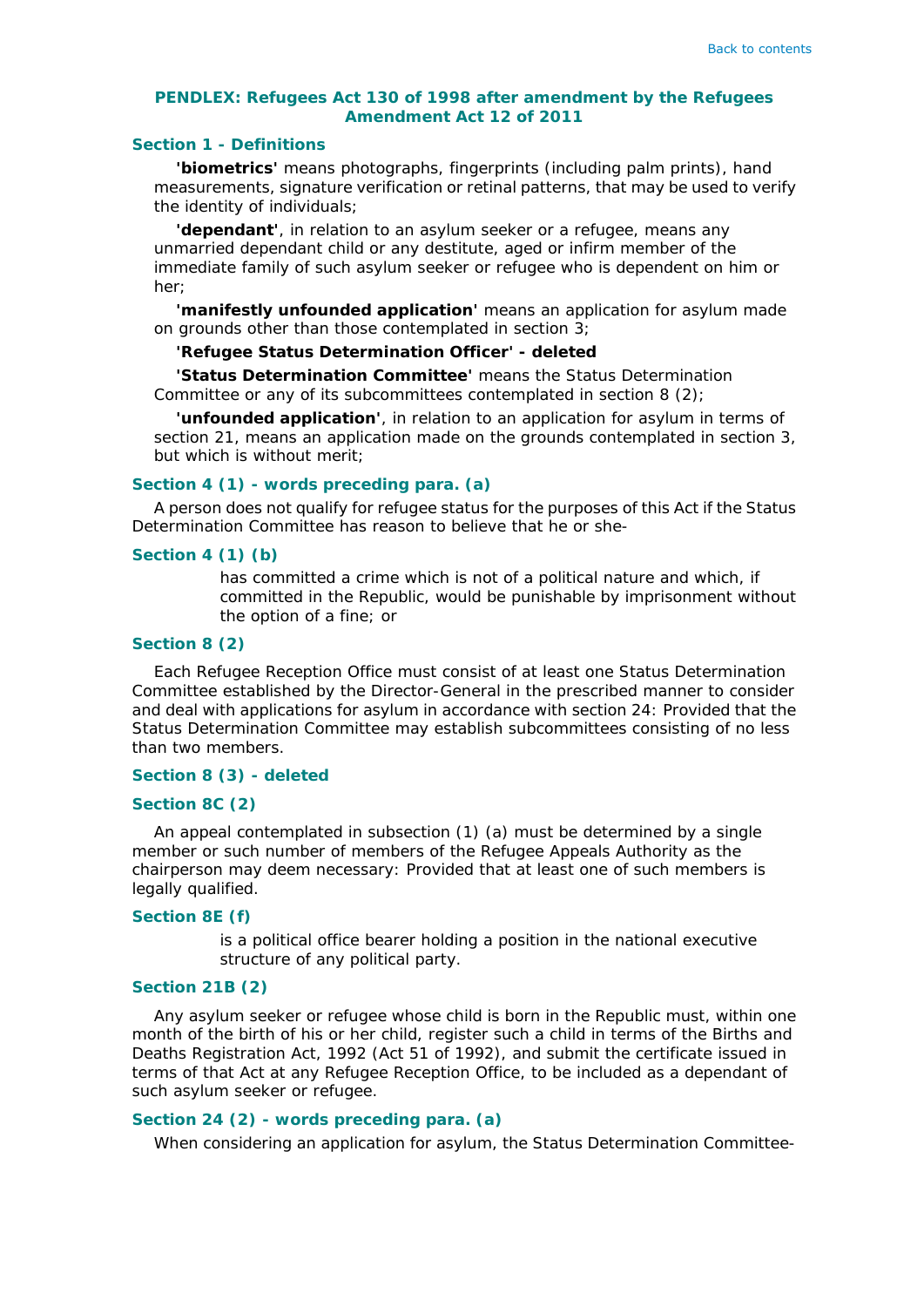## **Section 24 (3) - words preceding para.** *(a)*

The Status Determination Committee must at the conclusion of the hearing conducted in the prescribed manner-

## **Section 24 (4) - words preceding para.** *(a)*

If an application is rejected in terms of subsection (3) *(c)*, the Status Determination Committee must-

## **Section 24 (4)** *(a)*

furnish the applicant with written reasons within five working days after the date of the rejection; and

#### **Section 24 (5)**

*(a)* An asylum seeker whose application for asylum has been rejected in terms of subsection (3) *(b)* and confirmed by the Director-General in terms of section 24A (3), must be dealt with in terms of the Immigration Act.

*(b)* An asylum seeker whose application for asylum has been rejected in terms of subsection (3) *(c)*, must be dealt with in terms of the Immigration Act, unless he or she lodges an appeal in terms of section 24B (1).

## **Section 24A (1)**

The Director-General must review any decision taken by the Status Determination Committee in terms of section 24 (3) *(b)*.

### **Section 24A (4)**

The Director-General must inform the Status Determination Committee of his or her decision in the prescribed manner and within the prescribed time.

## **Section 24A (5)**

An application reviewed in terms of this section is deemed to have been finalised upon receipt of the said decision by the applicant in accordance with subsection (6).

### **Section 24A (6)**

The Status Determination Committee must, in the prescribed manner, inform the applicant of the outcome of the review and the consequences thereof.

#### **Section 24B (1)**

Any asylum seeker whose application has been rejected in terms of section 24 (3) *(c)* may lodge an appeal with the Refugee Appeals Authority in the prescribed manner.

#### **Section 24B (2)**

The Refugee Appeals Authority may, after having determined an appeal, confirm, set aside or substitute any decision taken by a Status Determination Committee in terms of section 24 (3) *(c)*.

#### **Section 24B (5)**

The Refugee Appeals Authority must refer the matter back to the Status Determination Committee to deal with such asylum seeker in terms of this Act if new information, which is material to the application, is presented during the appeal.

#### **Section 27** *(c)*

permanent residence in terms of section 27 *(d)* of the Immigration Act after five years of continuous residence in the Republic from the date on which he or she was granted asylum, if the Minister, after considering all the relevant factors and within a reasonable period of time, certifies that he or she would remain a refugee indefinitely;